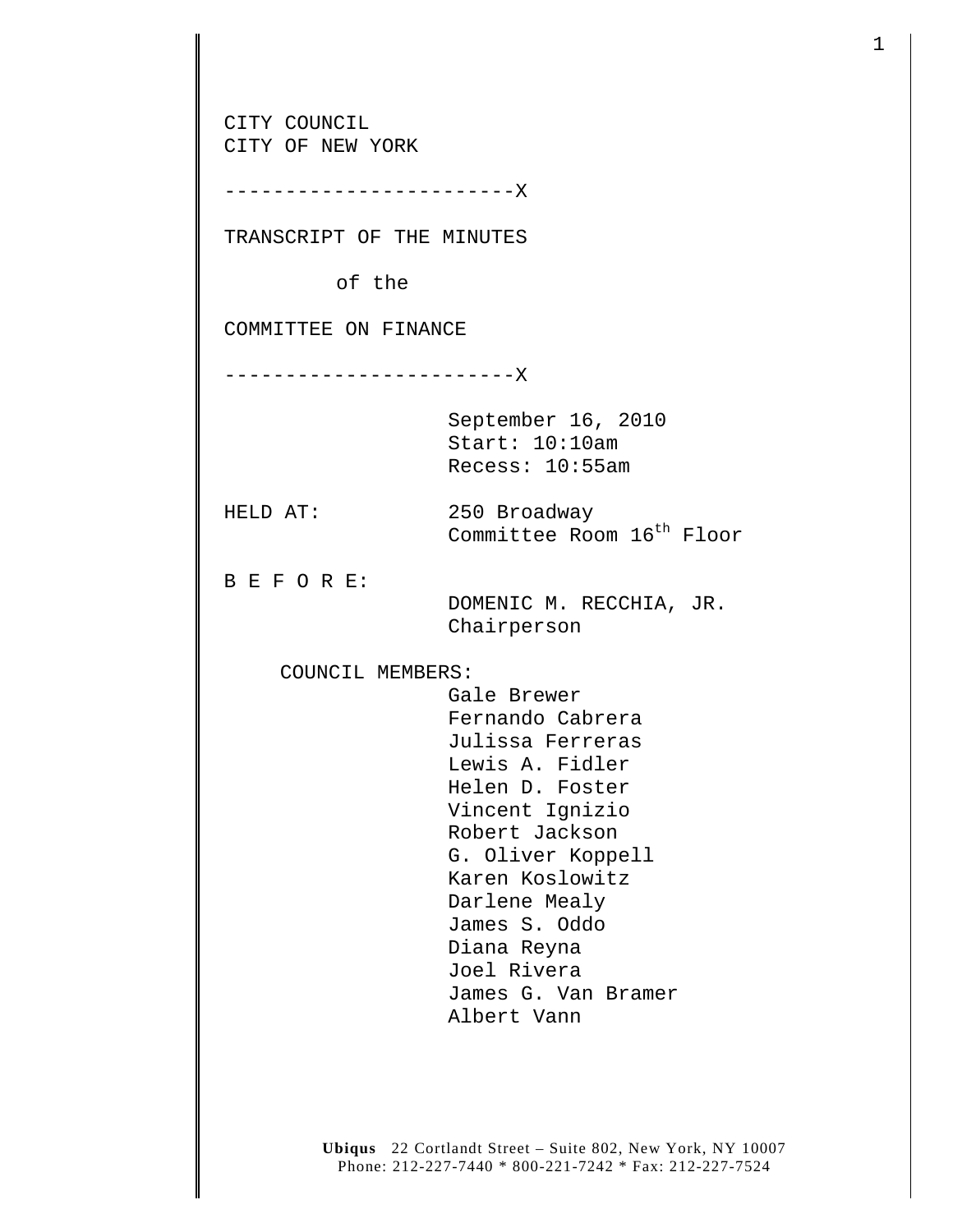## A P P E A R A N C E S

Jeremy Waldrup Asst. Commissioner for District Development Department of Small Business Services

Peter Levenson Representative Kibel Companies LLC

James Fritzky Board Member 34<sup>th</sup> Street Partnership

Martin Whelan Owner Stout NYC

Robert McClary Board Member 34<sup>th</sup> Street Partnership

W. James Tozer President Vector Management Group

John Clancy Representative Foley's Restaurant

Dan Biederman President 34<sup>th</sup> Street Partnership

Larry Frenkel Board Member 34<sup>th</sup> Street Partnership

Michael Close Board Member 34<sup>th</sup> Street Partnership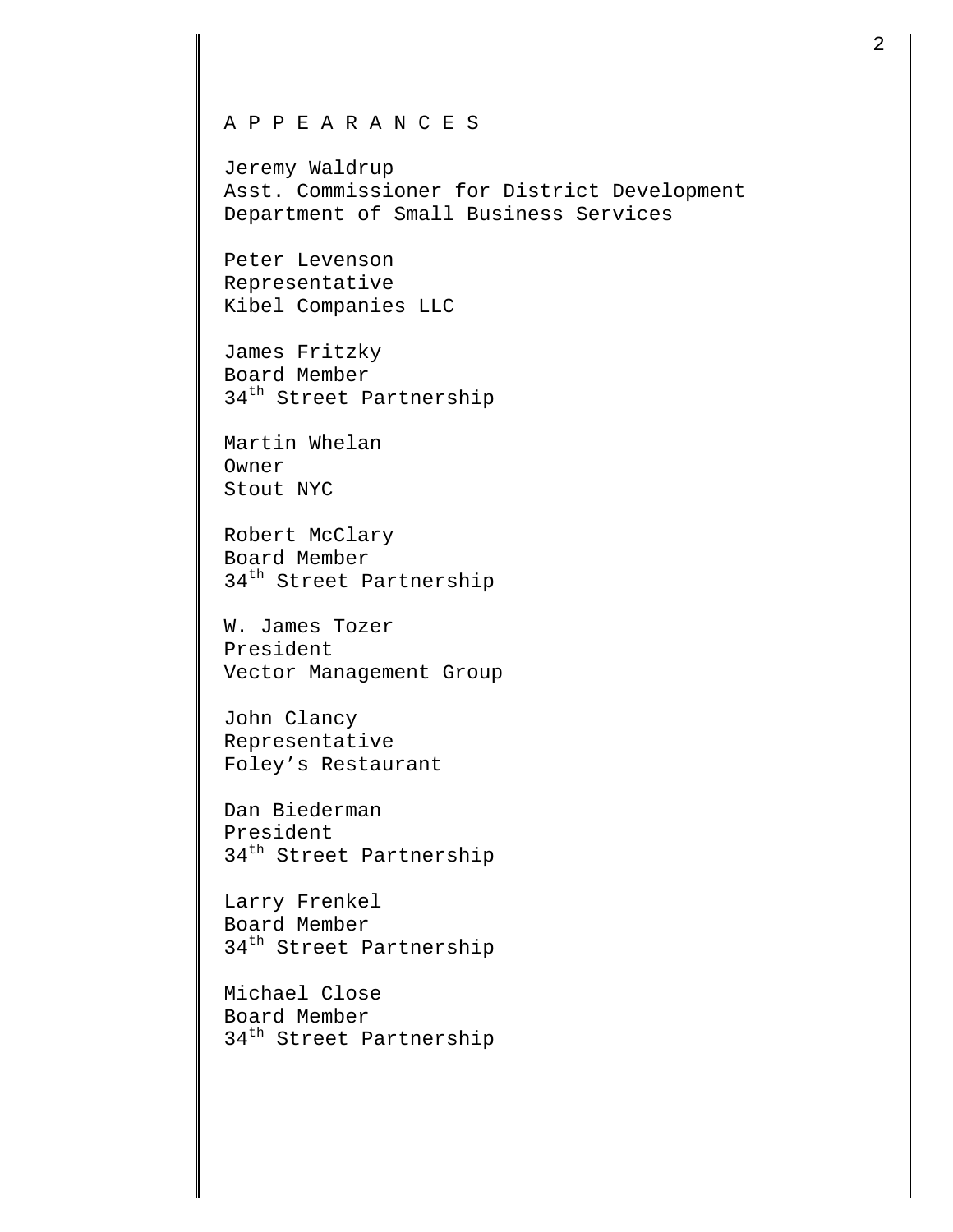## A P P E A R A N C E S (CONTINUED)

Iyasha Rivers Executive Director Macy's

Gaston Silva Chief Operating Officer Vornado Realty Trust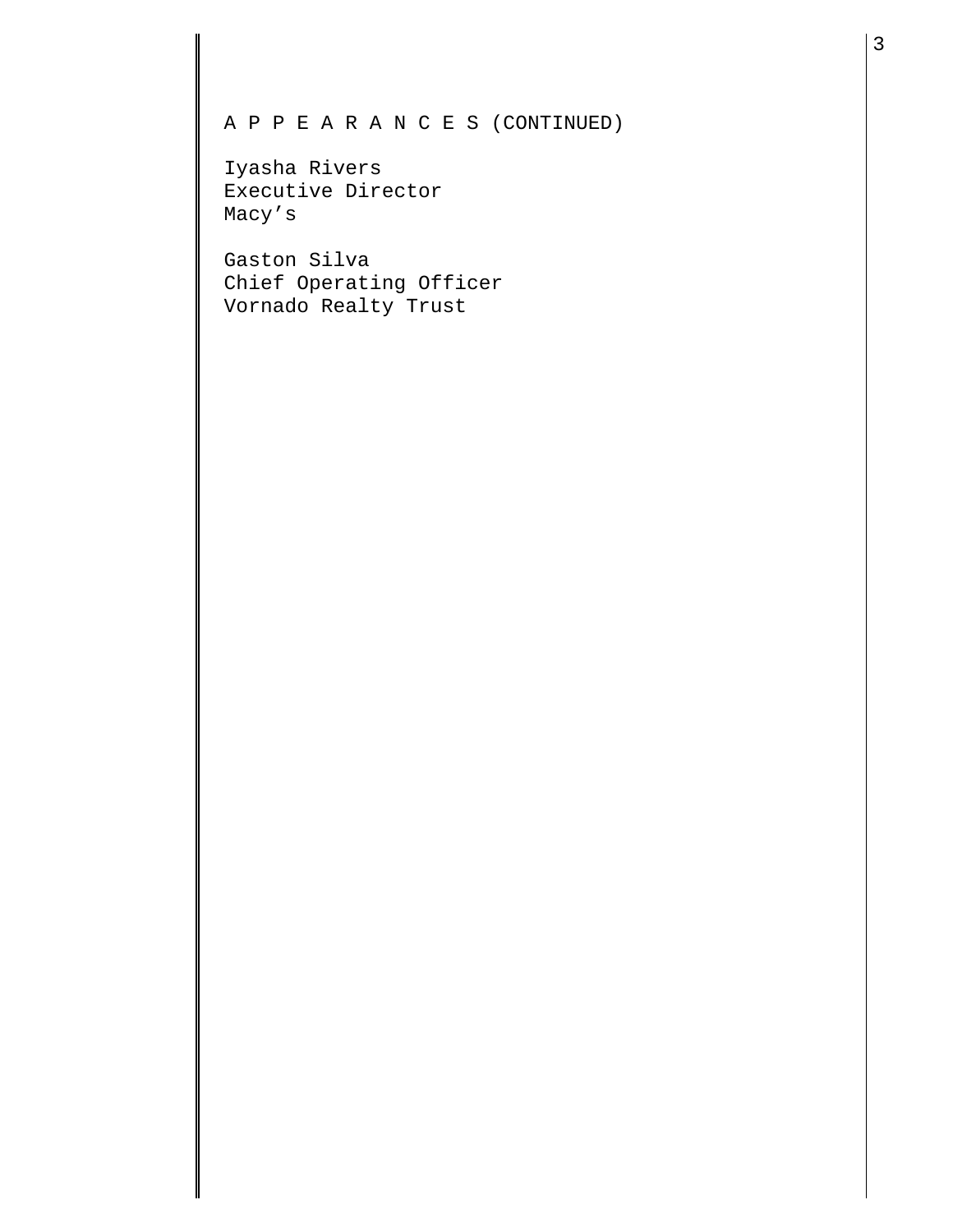| $\mathbf 1$    | $\overline{4}$<br>COMMITTEE ON FINANCE                         |
|----------------|----------------------------------------------------------------|
| $\overline{2}$ | CHAIRPERSON RECCHIA, JR: Okay.                                 |
| 3              | Okay, good morning and welcome to today's Finance              |
| $\overline{4}$ | Committee hearing, my name is Domenic M. Recchia,              |
| 5              | Jr., I'm the Chair of this wonderful Committee,                |
| 6              | and I welcome everyone to our hearing room. It's               |
| 7              | not City Hall but City Hall is being renovated, so             |
| 8              | we have to do with the accommodations here at 250.             |
| $\mathfrak{g}$ | Before I proceed forward, I'd like to introduce my             |
| 10             | wonderful colleagues. To my right we have Diana                |
| 11             | Reyna, Julissa Ferreras and Gale Brewer. Please                |
| 12             | turn off your cell phones and put them on vibrate.             |
| 13             | Today we have four items on our agenda, we have a              |
| 14             | BID item and three land use items. Let's start                 |
| 15             | with the BID item. As you may remember, last                   |
| 16             | month on August 25 <sup>th</sup> this Committee approved a     |
| 17             | resolution that set today as the day to consider               |
| 18             | local law that would authorize the 34 <sup>th</sup> Street BID |
| 19             | in the Speaker's district to provide additional                |
| 20             | services in the BID district, change the method of             |
| 21             | assessment and increase the maximum amount that                |
| 22             | can be used for capital improvements in the                    |
| 23             | district. Pursuant to the BID law, a BID may make              |
| 24             | amendments to its district plan to provide for                 |
| 25             | additional improvements, provide for change to the             |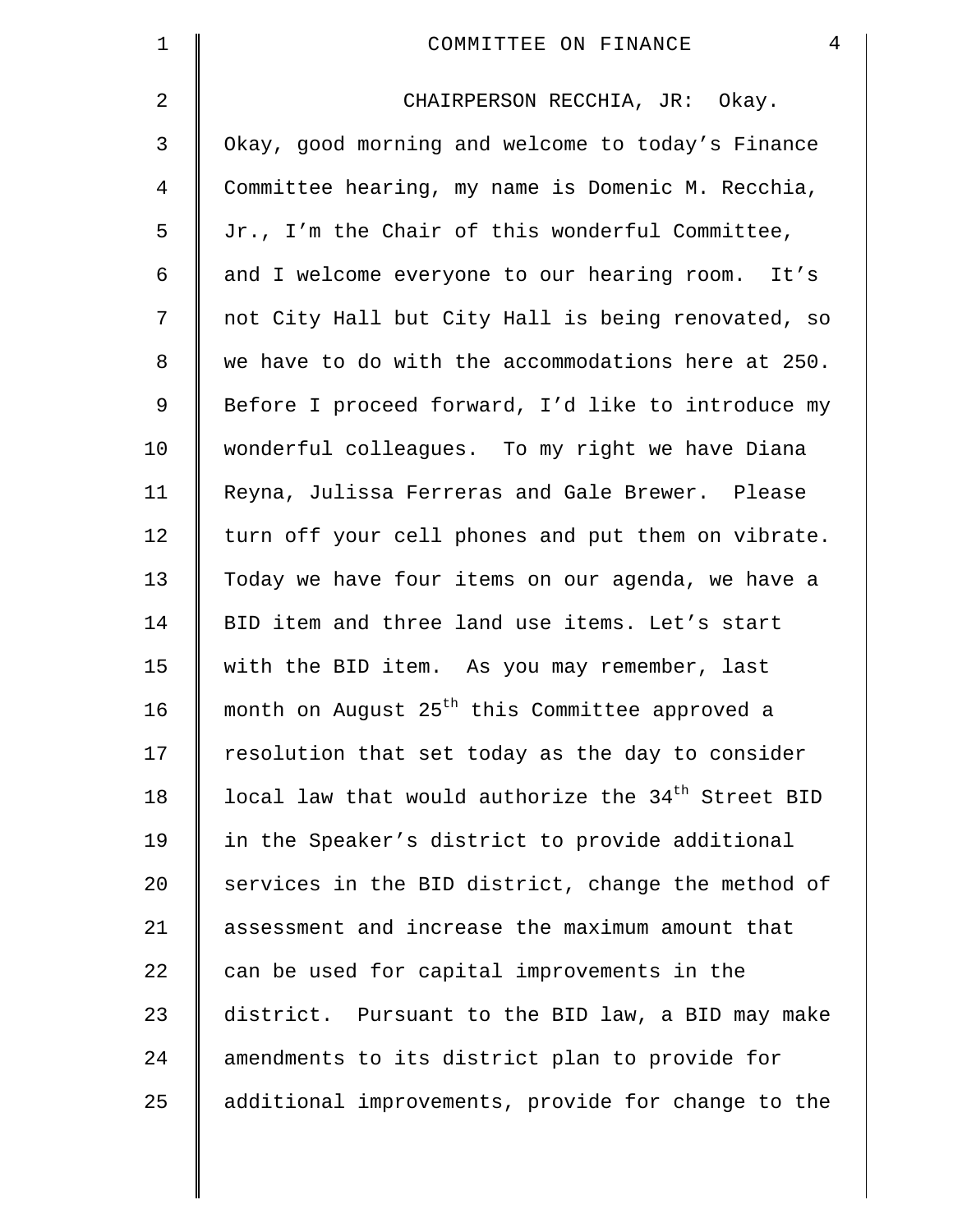| $\mathbf 1$ | 5<br>COMMITTEE ON FINANCE                           |
|-------------|-----------------------------------------------------|
| 2           | method of assessment upon which the district        |
| 3           | change is based, increase the amount to be          |
| 4           | expended annually for improvements, services,       |
| 5           | maintenance. These changes would require the        |
| 6           | adoption of a local law by the City Council, such   |
| 7           | a local law to be adopted by the City Council       |
| 8           | after a determination that it is in the public's    |
| 9           | interest to authorize such a change that the tax    |
| 10          | debt limits that are prescribed in the BID law      |
| 11          | will not exceed. The City's constitutional debt     |
| 12          | limit is \$76.2 billion, the amount incurred for    |
| 13          | capital improvement under the BID amended plan is   |
| 14          | \$10 million in the first year, and \$50 million in |
| 15          | subsequent years. Both amounts are less than 10%    |
| 16          | of the constitutional debt limit of \$7.6 billion,  |
| 17          | therefore the change is in compliance with the BID  |
| 18          | law. Before we move forward to the land use         |
| 19          | items, I just want to recognize my colleague, Mr.   |
| 20          | Cabrera from the Bronx for joining us, welcome.     |
| 21          | And we also, after I finish speaking about the      |
| 22          | three land use items, then we will hear, we will    |
| 23          | take testimony from members of all who want to      |
| 24          | speak on the BID issue.                             |
| 25          | Now we're going to the three land                   |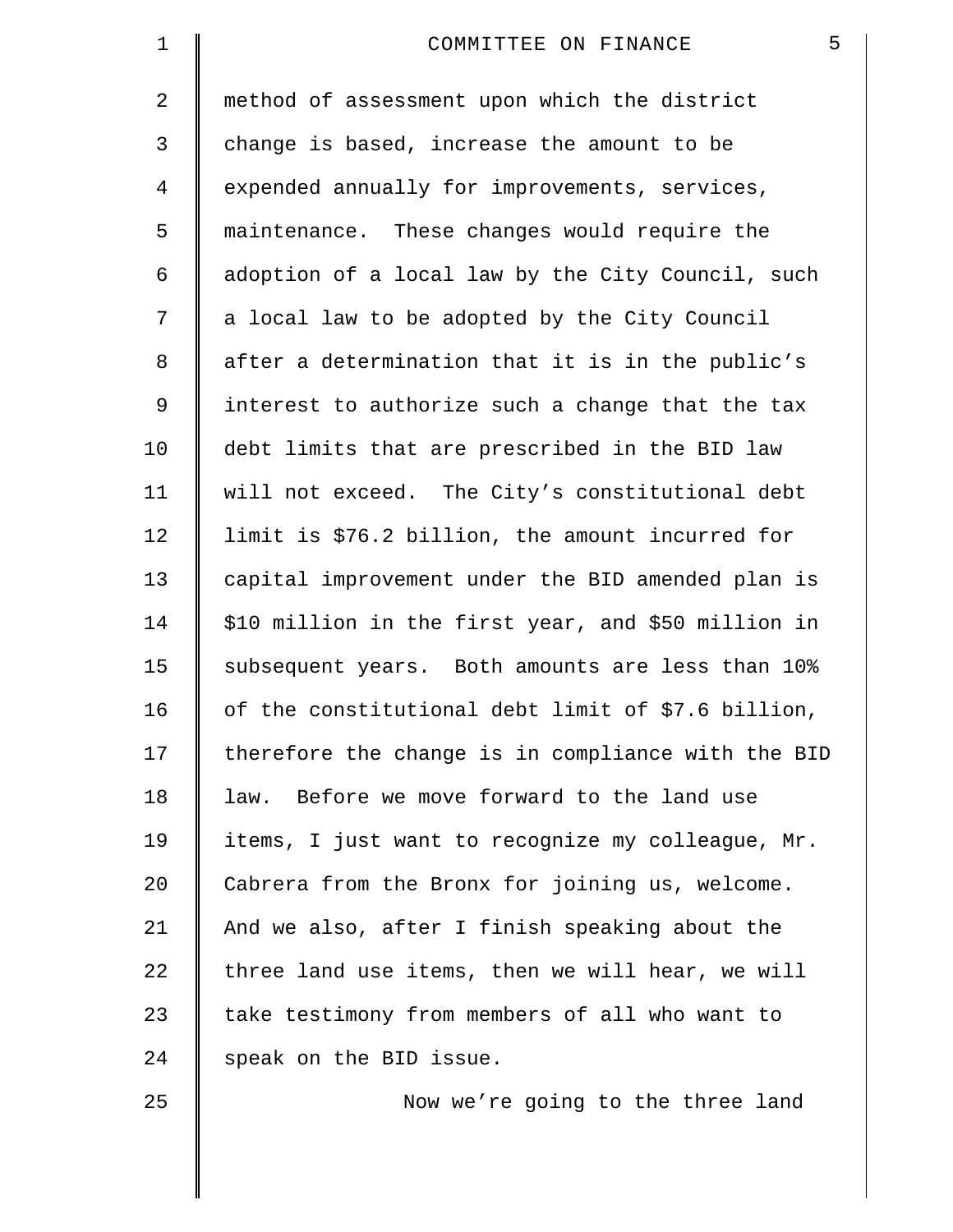| $\mathbf 1$    | 6<br>COMMITTEE ON FINANCE                          |
|----------------|----------------------------------------------------|
| $\overline{2}$ | use items, all three land use items were approved  |
| 3              | article 11 property tax exemptions to certain      |
| 4              | properties in the boroughs of Manhattan and the    |
| 5              | Bronx. The first item is Harlem West III           |
| 6              | property, this item would provide a partial        |
| 7              | property tax exemption for Harlem West III, which  |
| 8              | is located in Manhattan Council Member Inez        |
| 9              | Dickens' district. This is a rehab and the         |
| 10             | property will provide 70 rental units for low-     |
| 11             | income families. Council Member Dickens supports   |
| 12             | this project.                                      |
| 13             | The next item is in Harlem, West IV                |
| 14             | property, which is on the same block as Harlem     |
| 15             | III. This property will provide 93 rental units    |
| 16             | for low-income families and will receive a partial |
| 17             | property tax exemption for the rehab property.     |
| 18             | This property is located in Council Member Inez    |
| 19             | Dickens' district, and she supports this wonderful |
| 20             | project.                                           |
| 21             | The last item is the Boston Road                   |
| 22             | Apartments property, this item will provide a      |
| 23             | partial property tax exemption for the Boston Road |
| 24             | Apartments located in Council Member Joel Rivera's |
| 25             | district in the Bronx. This is a rehab and the     |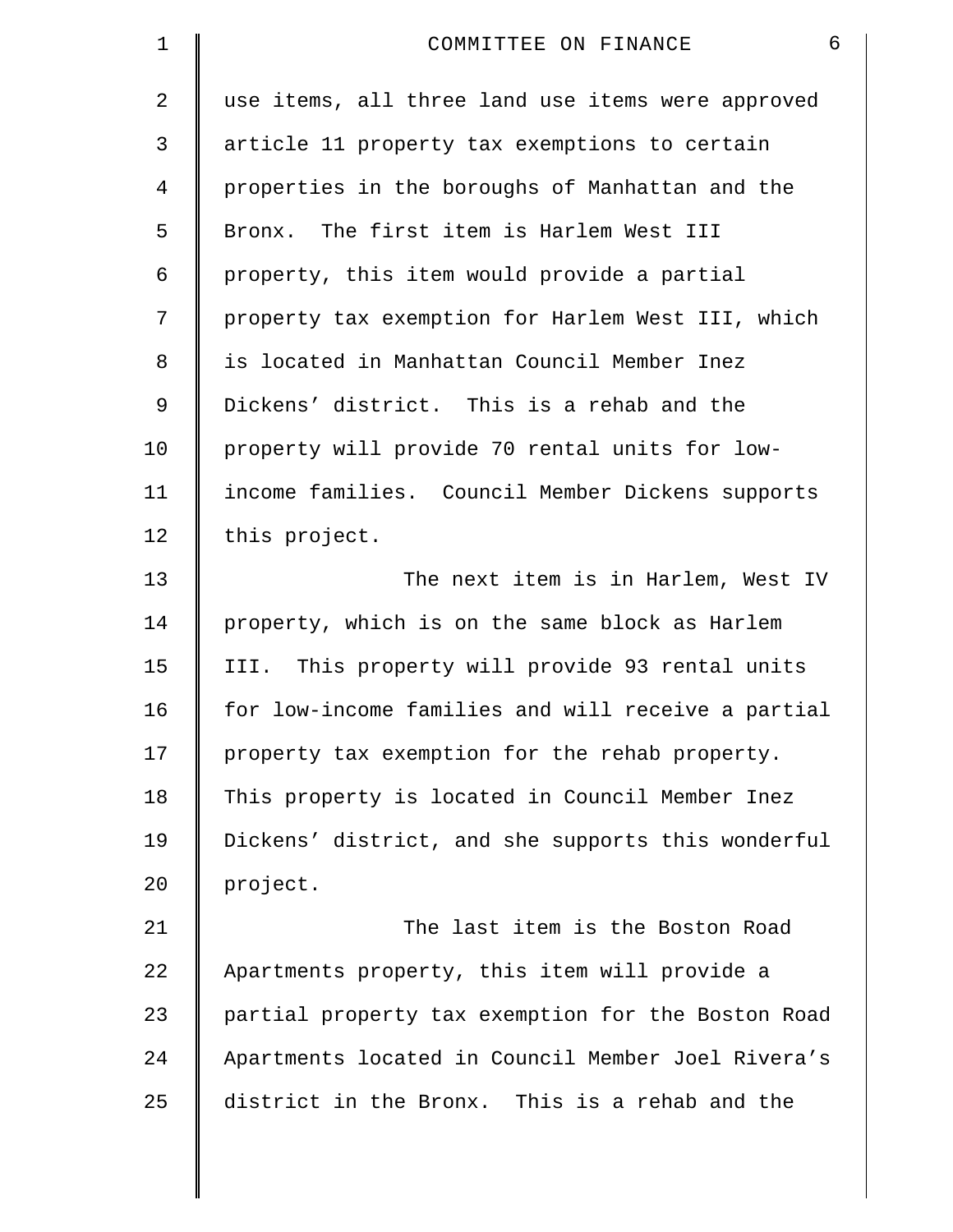| 1  | $7\overline{ }$<br>COMMITTEE ON FINANCE                     |
|----|-------------------------------------------------------------|
| 2  | property will provide 142 rental units for low-             |
| 3  | income families. Council Member Rivera supports             |
| 4  | this project.                                               |
| 5  | Representatives from the Council                            |
| 6  | Finance Committee are available to answer any               |
| 7  | questions you may have regarding the land use               |
| 8  | items. The Assistant Commissioner Jeremy Waldrup            |
| 9  | from the Department of Small Business Services              |
| 10 | will testify shortly on the 34 <sup>th</sup> Street BID and |
| 11 | then anyone else. So at this time if anyone                 |
| 12 | we'll call up the first panel to testify on the             |
| 13 | 34 <sup>th</sup> Street BID. Jeremy first. I also want to   |
| 14 | recognize Preston Niblack, the head of Finance for          |
| 15 | the City Council. And I recognize Ms. Edwards for           |
| 16 | the fantastic job, and the entire Finance staff             |
| 17 | for all that they do.                                       |
| 18 | MR. WALDRUP: Agreed. Good morning                           |
| 19 | Mr. Chairman and members of the Finance Committee,          |
| 20 | again, I'm Jeremy Waldrup of the Department of              |
| 21 | Small Business Services- -                                  |
| 22 | CHAIRPERSON RECCHIA, JR:                                    |
| 23 | (Interposing) Jeremy, before you get started, I             |
| 24 | just want to recognize and thank Billy also, who            |
| 25 | calls the roll. Now we've got everybody, Billy.             |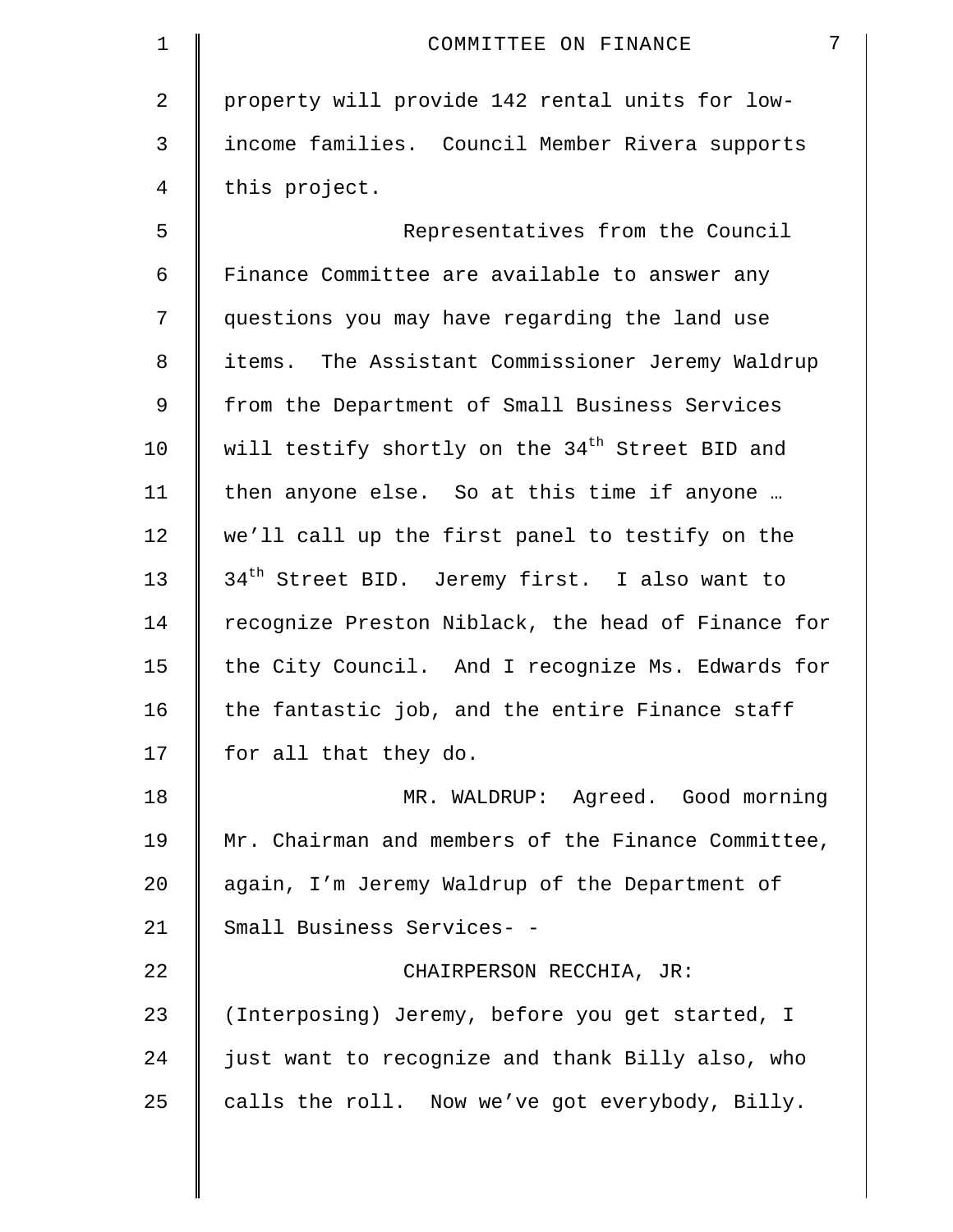| $\mathbf 1$ | 8<br>COMMITTEE ON FINANCE                                    |
|-------------|--------------------------------------------------------------|
| 2           | Okay, you're recognized. Go ahead.                           |
| 3           | MR. WALDRUP: SBS supports the                                |
| 4           | proposed changes to this second amendment of the             |
| 5           | 34 <sup>th</sup> Street Business Improvement District plan.  |
| 6           | The 34 <sup>th</sup> Street BID wishes to update its current |
| 7           | plan to better reflect changes to the district and           |
| 8           | services, changes to the method of assessment upon           |
| 9           | which the district charge is based, and an                   |
| 10          | increase to the maximum total amount to be                   |
| 11          | expended for improvements in the district.<br>The            |
| 12          | BID wishes to change the method of assessment for            |
| 13          | residential property to better reflect the                   |
| 14          | proportional benefit such properties receive from            |
| 15          | services and improvements within the district.               |
| 16          | This bill will also authorize an increase in the             |
| 17          | maximum total amount expended for district                   |
| 18          | improvements from \$30 million to \$50 million, not          |
| 19          | to exceed \$50 million. These anticipated district           |
| 20          | improvements will include pedestrian improvements            |
| 21          | to Herald and Greeley Square, lighting                       |
| 22          | improvements, upgrading existing streetscape items           |
| 23          | such as traffic regulation, sign systems, way-               |
| 24          | finding signage and news boxes. SBS has published            |
| 25          | the summary of the City Council resolution in the            |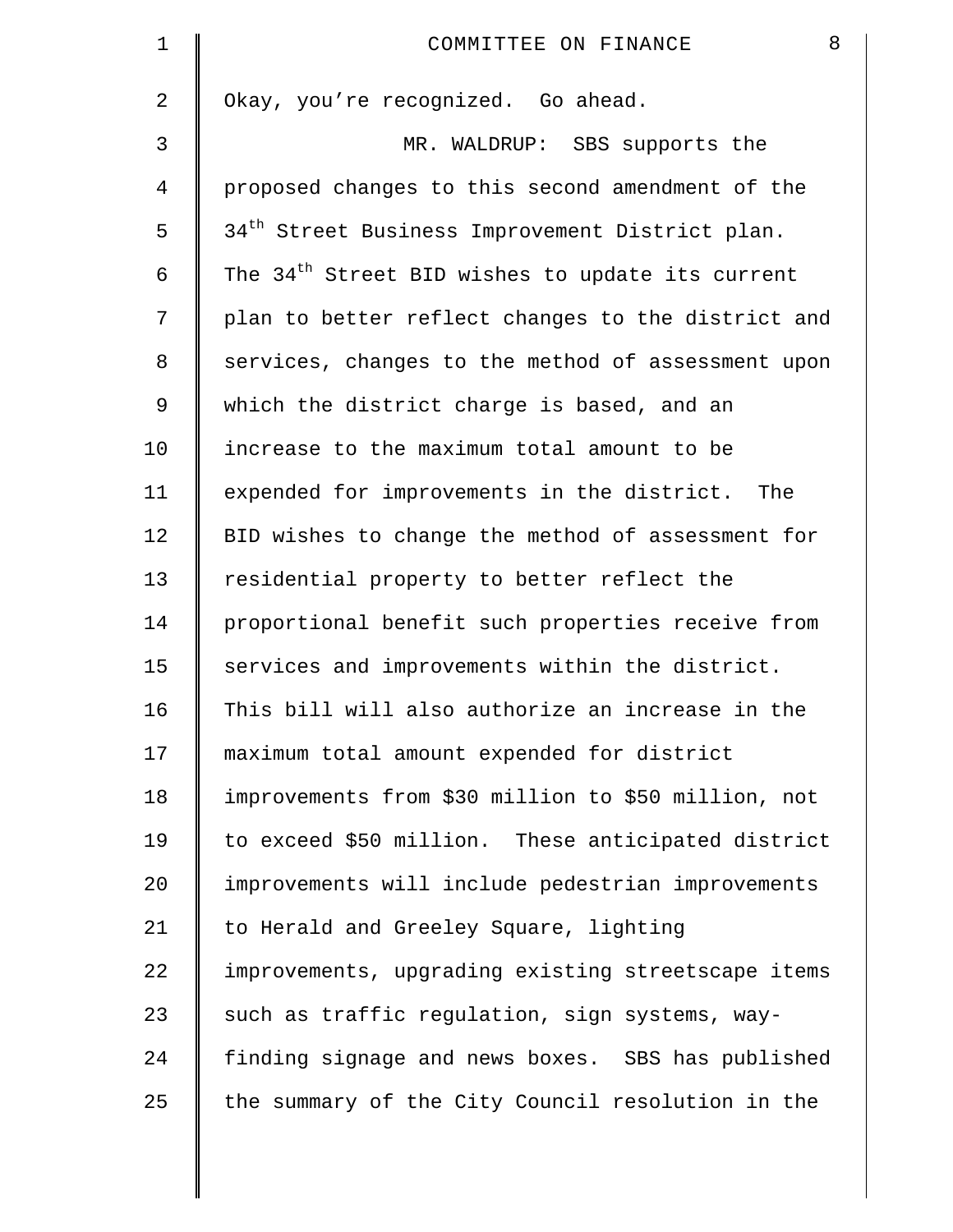| $\mathbf 1$    | 9<br>COMMITTEE ON FINANCE                                      |
|----------------|----------------------------------------------------------------|
| $\overline{2}$ | City Record. In addition, the BID published a                  |
| 3              | public hearing notice at least once in the local               |
| 4              | newspaper, and the 34 <sup>th</sup> Street BID mailed the      |
| 5              | summary of the resolution as required by law.                  |
| 6              | Thank you.                                                     |
| 7              | CHAIRPERSON RECCHIA, JR: Do you                                |
| 8              | have copies of your testimony for the Council                  |
| 9              | members?                                                       |
| 10             | MR. WALDRUP: I do not, but I can                               |
| 11             | send that over.                                                |
| 12             | CHAIRPERSON RECCHIA, JR: All                                   |
| 13             | right, send that over. In the future we like                   |
| 14             | copies to look at.                                             |
| 15             | MR. WALDRUP: Sure.                                             |
| 16             | CHAIRPERSON RECCHIA, JR: Does                                  |
| 17             | anyone have a question for Jeremy? Yes, the                    |
| 18             | members of the 34 <sup>th</sup> Street BID will testify. We're |
| 19             | going to call them up. All right, no questions,                |
| 20             | we want to thank you, and thank Commissioner Walsh             |
| 21             | for the hard work he's doing. Okay, we're going                |
| 22             | to call up the next panel. Tanisha?                            |
| 23             | MS. TURNBULL: Peter Levenson,                                  |
| 24             | James Fritzky, Martin Whelan.                                  |
| 25             | CHAIRPERSON RECCHIA, JR: Okay, who                             |
|                |                                                                |
|                |                                                                |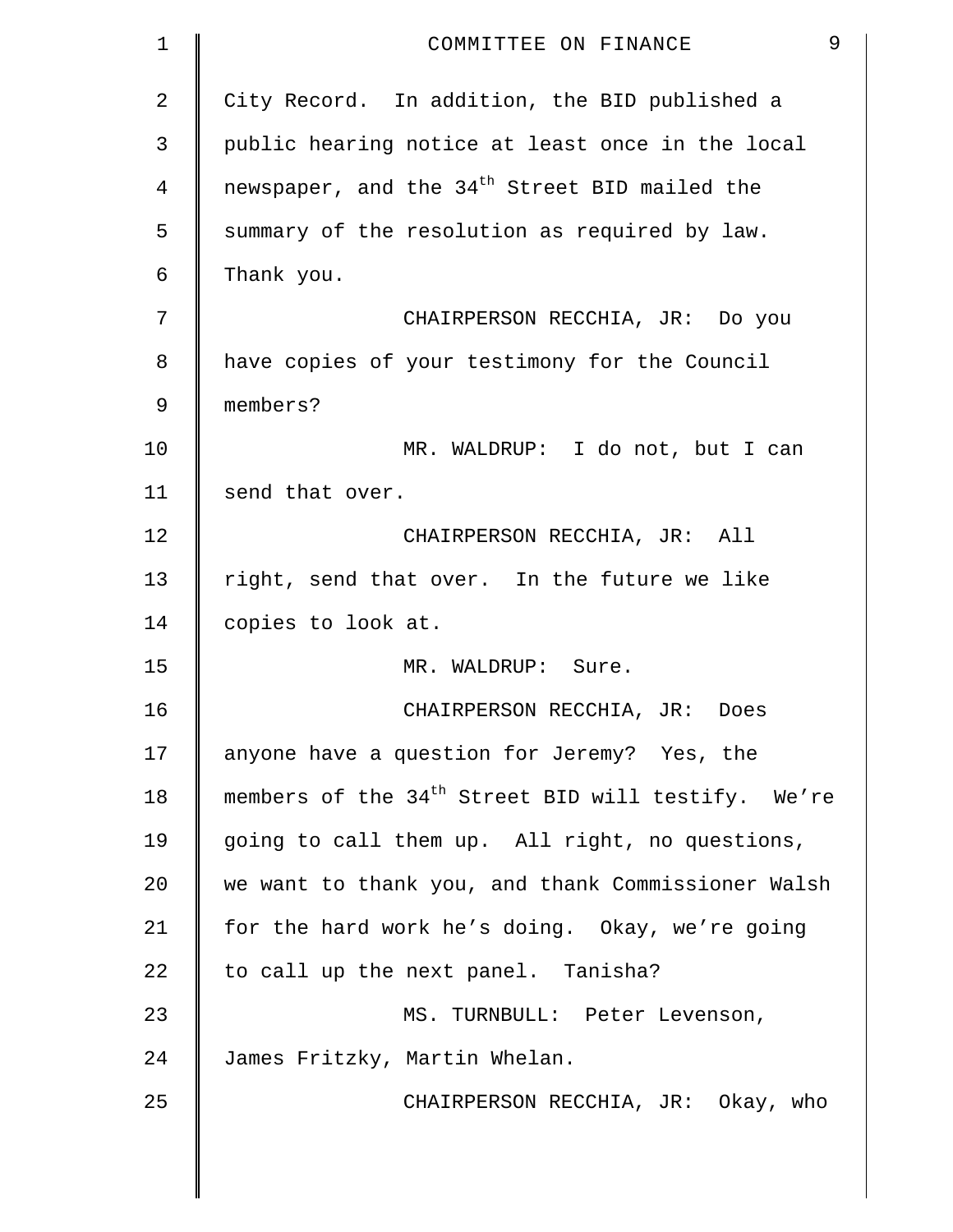| $\mathbf 1$ | 10<br>COMMITTEE ON FINANCE                                                   |
|-------------|------------------------------------------------------------------------------|
| 2           | would like to go first? Just state your name and                             |
| 3           | where you're from.                                                           |
| 4           | MR. LEVENSON: Okay, good morning,                                            |
| 5           | I'm Peter Levenson, I represent the Kibel Company.                           |
| 6           | We own 260 apartments and an 80,000 square foot                              |
| 7           | store in the block front between 34 <sup>th</sup> and 33 <sup>rd</sup> . And |
| 8           | I'm speaking on behalf of the BID and in support                             |
| 9           | of the proposed amendment to the regulations. I                              |
| 10          | want to just give a brief history of our project,                            |
| 11          | our experience with the BID and our reasons for                              |
| 12          | supporting this amendment. Almost 17 years ago                               |
| 13          | the YMCA, which was then known as Sloane House,                              |
| 14          | decided to sell their property on 34 <sup>th</sup> Street                    |
| 15          | between $8^{th}$ and $9^{th}$ Avenues. At the time there were                |
| 16          | almost no bidders on the project. This is a                                  |
| 17          | building that's probably 80 years old, a                                     |
| 18          | magnificent New York City  should be a New York                              |
| 19          | City landmark. Be that as it may, our company                                |
| 20          | bought it for relatively little money. At the                                |
| 21          | time there was, as I said, no interest in the                                |
| 22          | project and no interest in developing that land.                             |
| 23          | We did develop it into a very successful apartment                           |
| 24          | building and a very successful store. During that                            |
| 25          | time, the BID and Dan Biederman's team had started                           |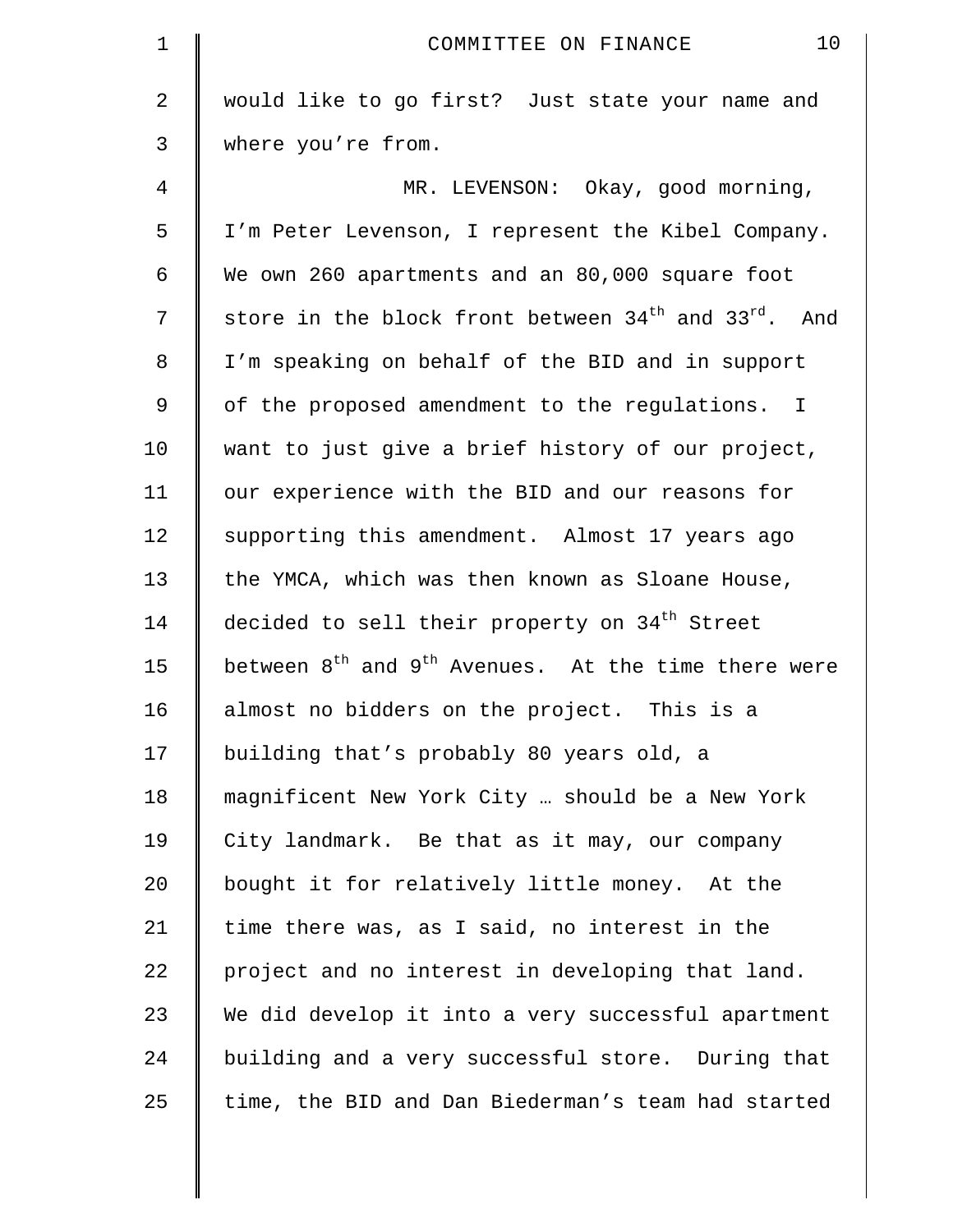| $\mathbf 1$ | 11<br>COMMITTEE ON FINANCE                                      |
|-------------|-----------------------------------------------------------------|
| 2           | and continues to work in that neighborhood, making              |
| 3           | it an enormously improved and what has become a                 |
| 4           | wonderful place to live and work and shop. And                  |
| 5           | because of the good work that they've done and the              |
| 6           | continued good work, we are very appreciative,                  |
| 7           | both in the success of our business and we want to              |
| 8           | reflect that in our company's support for this                  |
| 9           | proposal and for the ongoing work that they do.                 |
| 10          | Thank you.                                                      |
| 11          | CHAIRPERSON RECCHIA, JR: Thank                                  |
| 12          | you.                                                            |
| 13          | MR. WHELAN: Hi, I'm Martin Whelan,                              |
| 14          | I own Stout Restaurant on 33 <sup>rd</sup> Street, and I'm      |
| 15          | speaking in support of the 34 <sup>th</sup> Street Partnership. |
| 16          | I actually have another restaurant next door to                 |
| 17          | Stout, which is undergoing renovation right now.                |
| 18          | Our concept didn't work, so we're putting probably              |
| 19          | another half a million dollars in to make the                   |
| 20          | concept work. I don't think I'd be doing this                   |
| 21          | kind of thing, I mean, on the storefronts within                |
| 22          | the 34 <sup>th</sup> Street Partnership. When I started Stout   |
| 23          | five years ago, I can even see changes since then               |
| 24          | on the streetscape, which I think is the most                   |
| 25          | important thing. I don't own a building, I'm a                  |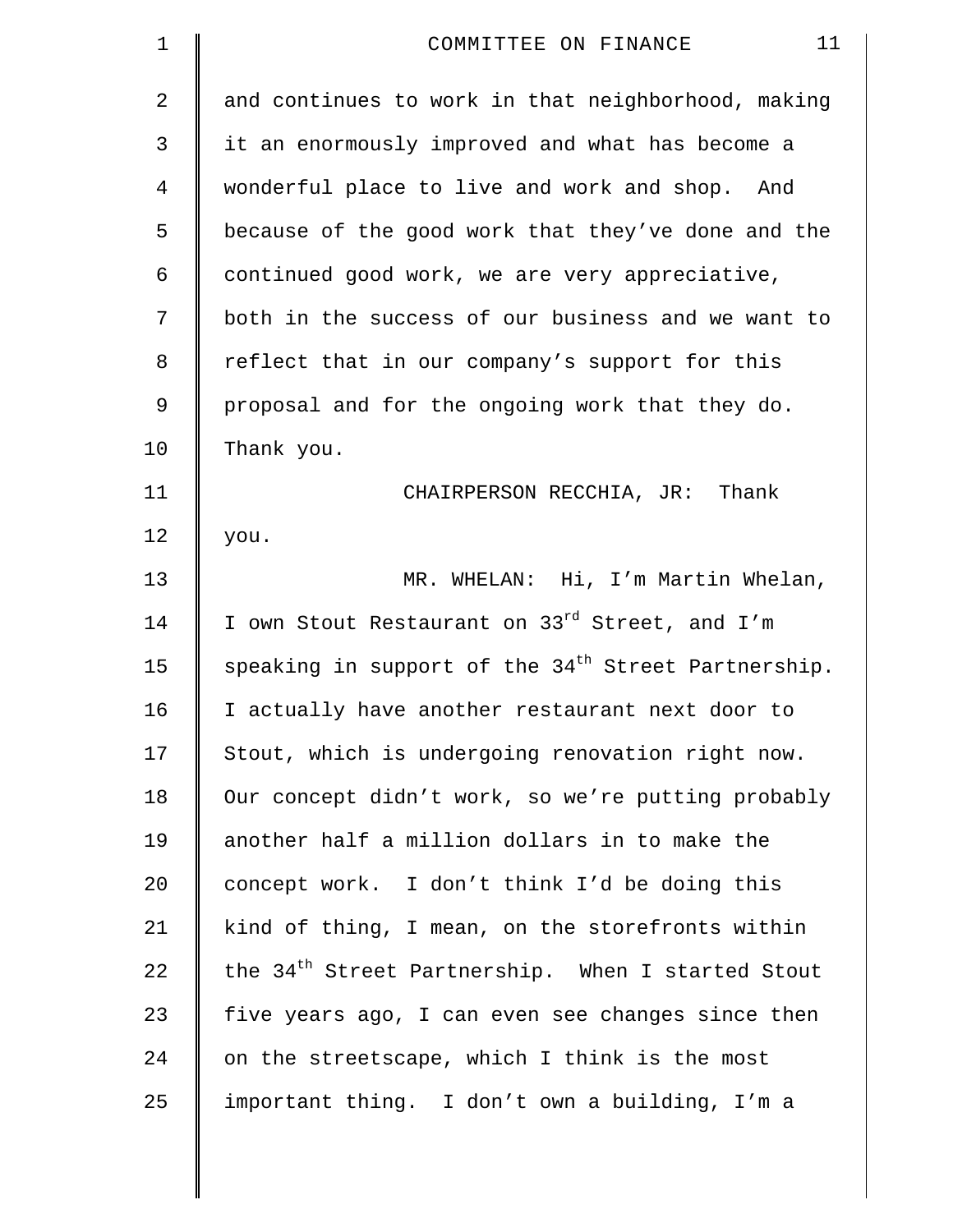| $\mathbf 1$ | 12<br>COMMITTEE ON FINANCE                                    |
|-------------|---------------------------------------------------------------|
| 2           | tenant. I came to the area because I see the area             |
| 3           | improving and I want to see the area continue to              |
| 4           | improve. And that's not only the reason I came to             |
| 5           | the area, it's the reason the tourists are coming             |
| 6           | to the area and, you know, other businesses come              |
| 7           | to the area. The 34 <sup>th</sup> Street Partnership asked me |
| 8           | to sit on the board, which I gladly did, and I see            |
| 9           | them working to fill empty storefronts. They come             |
| 10          | to me for ideas, which they're open to new ideas.             |
| 11          | You know, empty storefronts don't help anybody,               |
| 12          | and this is what makes the area within the                    |
| 13          | partnership a better place to work, to travel to,             |
| 14          | to live. I grew up in New York, I remember what               |
| 15          | that area looked like before the 34 <sup>th</sup> Street      |
| 16          | Partnership existed, and I very heavily support               |
| 17          | this proposal. Thank you.                                     |
| 18          | CHAIRPERSON RECCHIA, JR: You know,                            |
| 19          | you keep on using the partnership and the BID,                |
| 20          | aren't they two separate entities?                            |
| 21          | MR. WHELAN: That's where I'm a                                |
| 22          | little ignorant.                                              |
| 23          | CHAIRPERSON RECCHIA, JR: Okay.                                |
| 24          | MR. WHELAN: I apologize.                                      |
| 25          | CHAIRPERSON RECCHIA, JR: Okay, all                            |
|             |                                                               |

 $\parallel$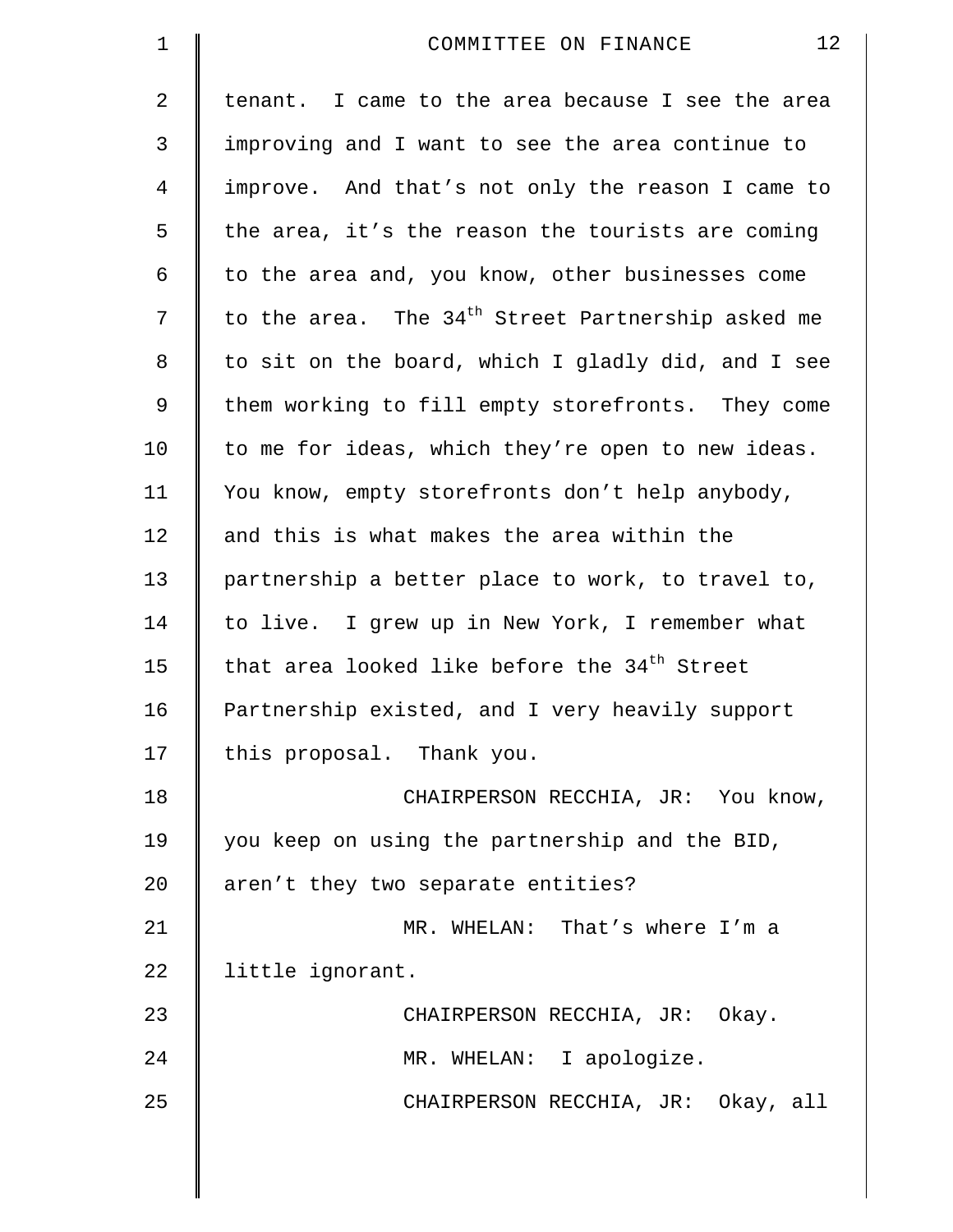| $\mathbf 1$    | 13<br>COMMITTEE ON FINANCE                                      |
|----------------|-----------------------------------------------------------------|
| $\overline{a}$ | right.                                                          |
| 3              | MR. WHELAN: Thank you.                                          |
| 4              | MR. FRITZKY: Good morning, my name                              |
| 5              | is Jim Fritzky, I am a resident of 315 West 33rd                |
| 6              | Street and a member of the board of the 34 <sup>th</sup> Street |
| 7              | BID. I live in the district and I work in the                   |
| 8              | district, and as such I enjoy the benefits of the               |
| 9              | BID on a 24-hour-a-day, seven-day-a-week basis.                 |
| 10             | The work that the BID has done in the last ten                  |
| 11             | years that I've been involved in the district has               |
| 12             | really done a lot to improve the appearance and                 |
| 13             | the welcoming nature of the district. The trees,                |
| 14             | the planters, the bike racks, the security, the                 |
| 15             | street cleaners, it's done quite a bit to improve               |
| 16             | the district, and I speak in favor of your                      |
| 17             | approving the amendment. As my work is primarily                |
| 18             | in property management and construction                         |
| 19             | management, I can recognize the good quality and                |
| 20             | the value of the work that the BID has done. Any                |
| 21             | money that they've spent is money well spent and                |
| 22             | true value is the derived from that. Again, as a                |
| 23             | resident and a voter in the area, I recommend that              |
| 24             | the amendment be passed. Thank you.                             |
| 25             | CHAIRPERSON RECCHIA, JR: Okay,                                  |
|                |                                                                 |

 $\parallel$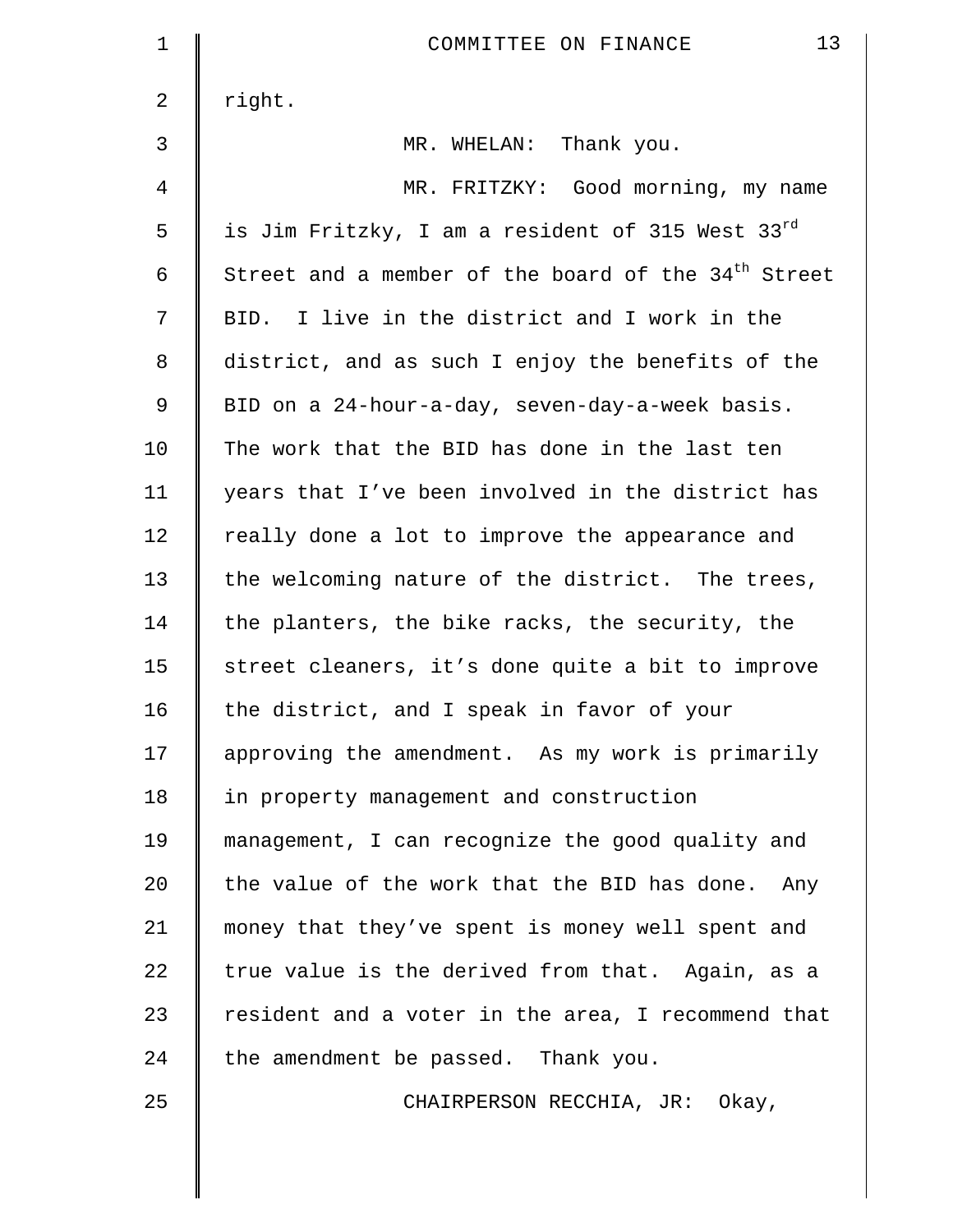| $\mathbf 1$    | 14<br>COMMITTEE ON FINANCE                         |
|----------------|----------------------------------------------------|
| $\overline{2}$ | thank you very much. All done? Any Council         |
| 3              | member have questions? I recognize Gale Brewer.    |
| 4              | COUNCIL MEMBER BREWER: First of                    |
| 5              | all, thank you. We all know Dan Biederman, but     |
| 6              | it's nice to hear all the good things that are     |
| 7              | going on on $34th$ Street. How  when there is an   |
| 8              | increase, it obviously goes to the property owners |
| $\mathsf 9$    | and then do the property owners, be they           |
| 10             | residential or commercial, pass it on to either    |
| 11             | condo, co-op, not to renters, I think they can't,  |
| 12             | or to the commercial tenants? And is that          |
| 13             | something that's also part of your discussions?    |
| 14             | Is that a problem? I can hear that you have a      |
| 15             | wonderful tenant here who feels that this is so    |
| 16             | important that he doesn't mind if there was an     |
| 17             | increase, because he feels it's better for his     |
| 18             | business. But I'm just wondering if that is        |
| 19             | something, because this is a pretty substantial    |
| 20             | increase.                                          |
| 21             | MR. WHELAN: I'm sure it will                       |
| 22             | trickle down to me sooner or later in the form of  |
| 23             | real estate taxes, but, you know, we're getting    |
| 24             | hit with heavy real estate taxes as a separate     |
| 25             | issue, but I won't go into that. I'm not willing   |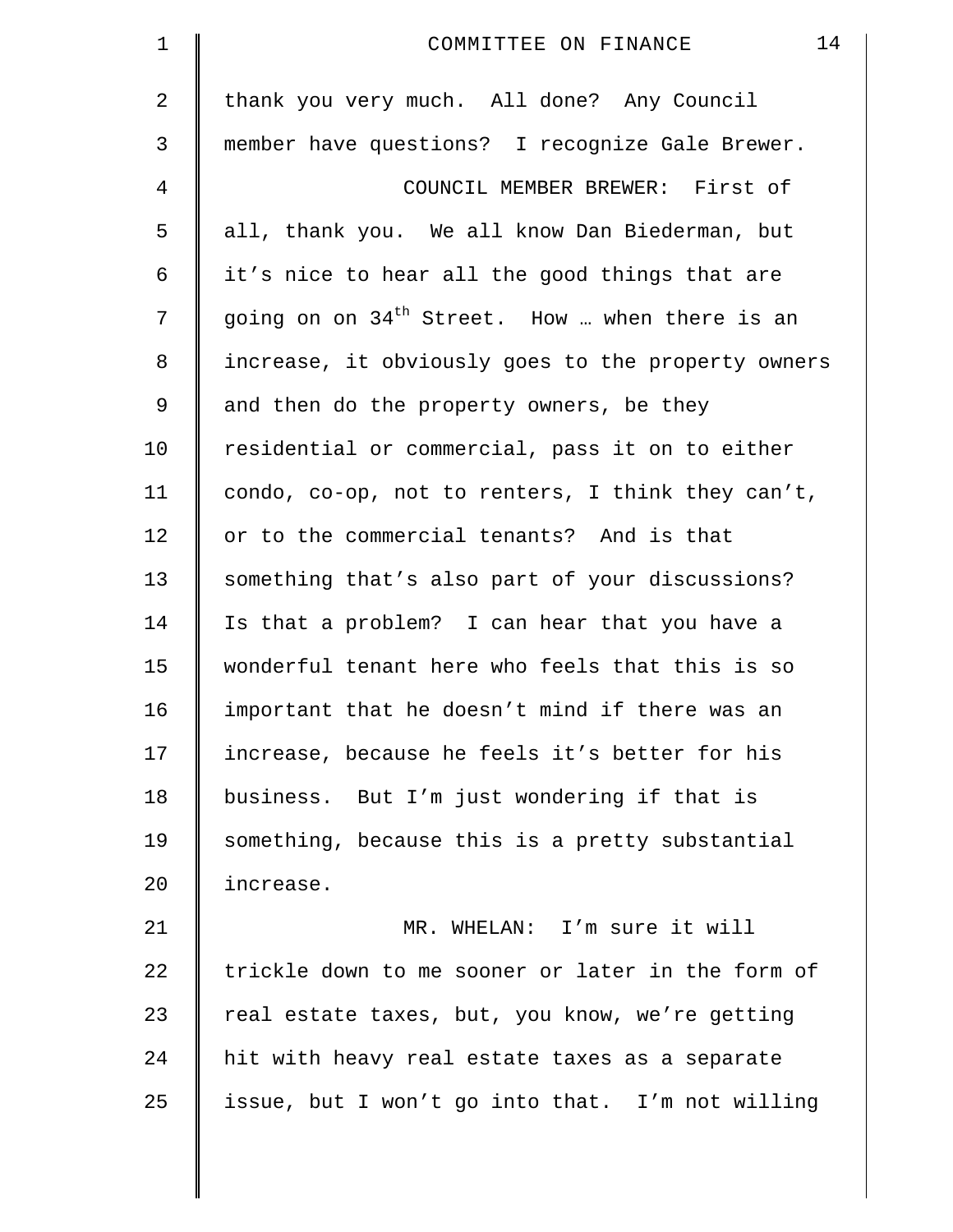| $\mathbf 1$ | 15<br>COMMITTEE ON FINANCE                         |
|-------------|----------------------------------------------------|
| 2           | to take a step backwards, and, you know, it's      |
| 3           | always forward. And, you know, the more            |
| 4           | businesses in the area, business brings business.  |
| 5           | And that's the way I look at it.                   |
| 6           | COUNCIL MEMBER BREWER: Thank you                   |
| 7           | very much.                                         |
| 8           | CHAIRPERSON RECCHIA, JR: Any other                 |
| 9           | Council member would like to ask a question? If    |
| 10          | not, I want to thank all three of you gentlemen    |
| 11          | for taking time out of your busy schedules to come |
| 12          | here today. Before we move forward, I would like   |
| 13          | to recognize we've been joined by Oliver Koppell,  |
| 14          | Karen Koslowitz, Jimmy Van Bramer, and Rob         |
| 15          | Jackson. Before we call the next panel, since I    |
| 16          | have a quorum, we have other hearings going on,    |
| 17          | and Council members have very busy schedules, I'm  |
| 18          | going to call the vote on this issue, but then     |
| 19          | we're still going to listen, take the testimony.   |
| 20          | I'm going to keep the record open. Okay, Billy,    |
| 21          | call the vote. What? I thought we have nine.       |
| 22          | MR. MARTIN: William Martin,                        |
| 23          | Committee Clerk, roll call vote on Committee on    |
| 24          | Finance.                                           |
| 25          | CHAIRPERSON RECCHIA, JR: I know,                   |
|             |                                                    |
|             |                                                    |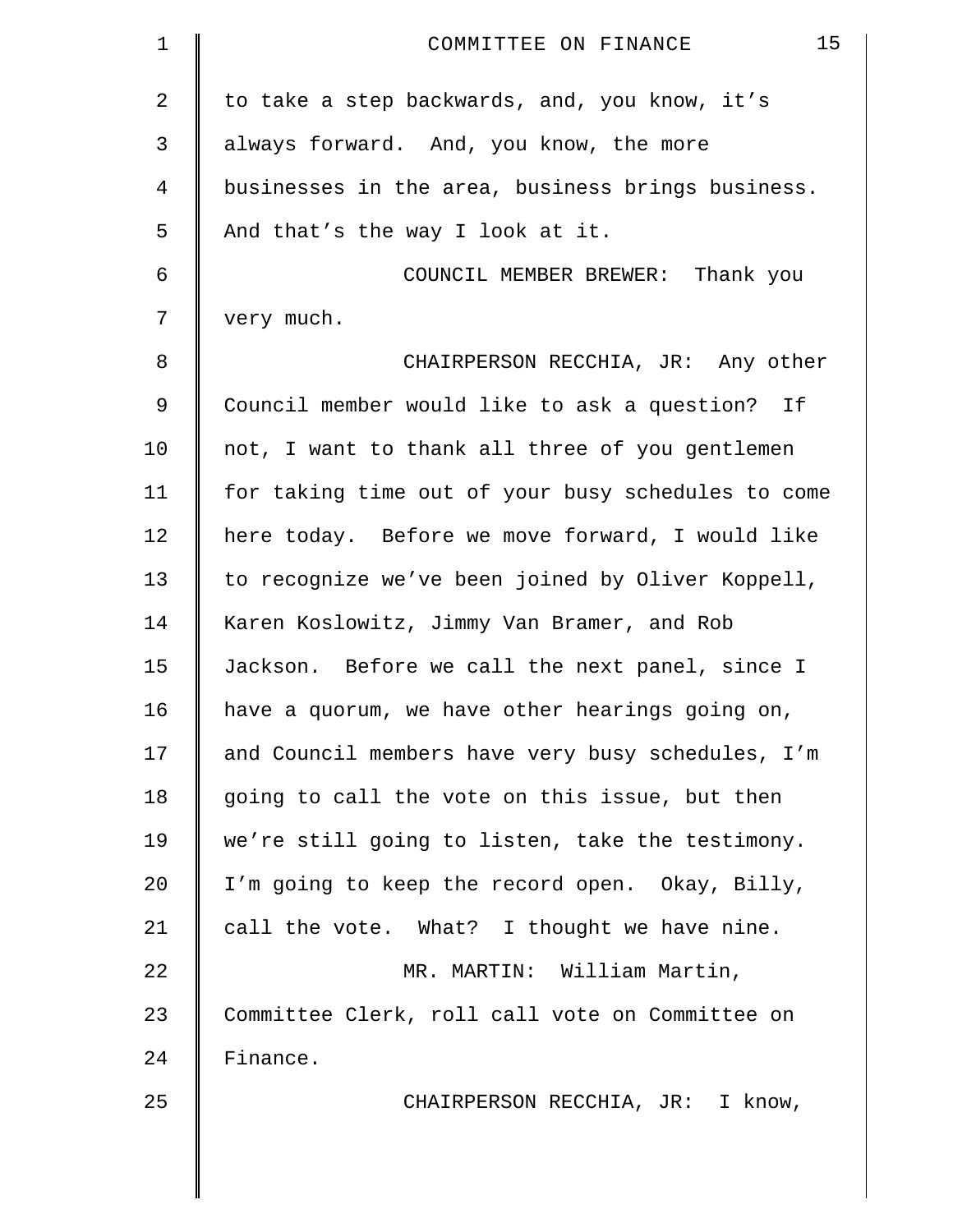| 1             | 16<br>COMMITTEE ON FINANCE                         |
|---------------|----------------------------------------------------|
| 2             | he's doing everything.                             |
| 3             | MR. MARTIN: Council Member                         |
| 4             | Recchia.                                           |
| 5             | CHAIRPERSON RECCHIA, JR: I vote                    |
| 6             | aye and encourage all my colleagues to join me.    |
| 7             | MR. MARTIN: Reyna.                                 |
| 8             | COUNCIL MEMBER REYNA: Aye.                         |
| $\mathcal{G}$ | MR. MARTIN: Brewer.                                |
| 10            | COUNCIL MEMBER BREWER: I vote aye,                 |
| 11            | even though we haven't heard anything, I'll go     |
| 12            | with the Chair.                                    |
| 13            | MR. MARTIN: Jackson.                               |
| 14            | COUNCIL MEMBER JACKSON: I've heard                 |
| 15            | enough, aye on all.                                |
| 16            | MR. MARTIN: Koppell.                               |
| 17            | COUNCIL MEMBER KOPPELL: I'd like                   |
| 18            | to explain my vote briefly, Mr. Chairman.          |
| 19            | CHAIRPERSON RECCHIA, JR: Sure.                     |
| 20            | COUNCIL MEMBER KOPPELL: I think                    |
| 21            | it's notable to point out in this day when certain |
| 22            | people in the country, but certainly also in New   |
| 23            | York, are talking about, you know, all we have to  |
| 24            | do is reduce taxes to encourage business, to see   |
| 25            | that we have just heard from a number of business  |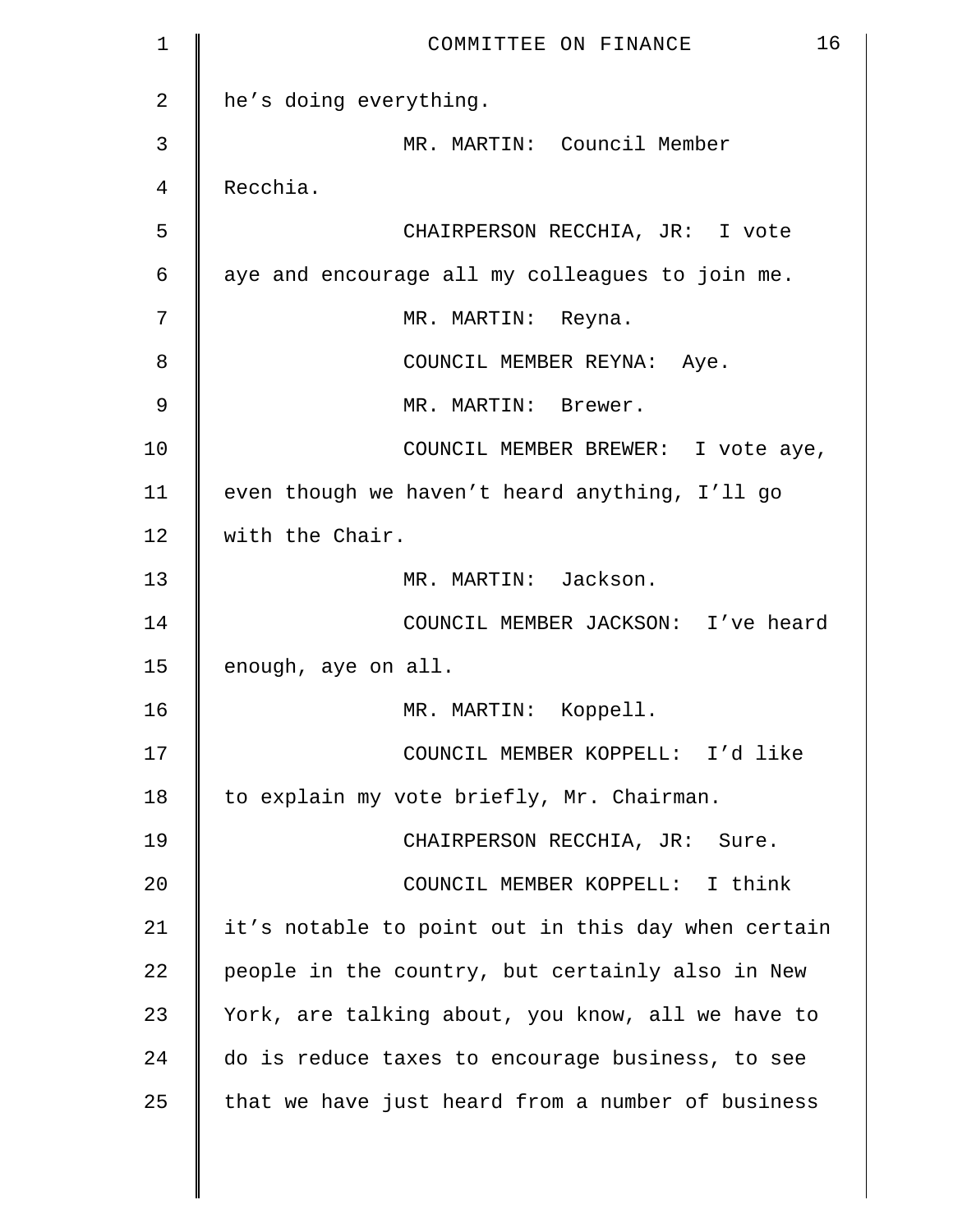| $\mathbf 1$ | 17<br>COMMITTEE ON FINANCE                         |
|-------------|----------------------------------------------------|
| 2           | owners who are actually saying increase my taxes   |
| 3           | somewhat, to improve the business climate. I       |
| 4           | think, I mean, it shows, just demonstrates so      |
| 5           | clearly, it seems to me, the foolishness.          |
| 6           | Obviously taxes should be reduced where we can do  |
| 7           | so, because they are a burden. But taxes also      |
| 8           | provide services and support, and here, this is a  |
| 9           | great indication of people saying, increase my     |
| 10          | taxes, because I know that money is needed to      |
| 11          | improve my business. I think it's worth noting,    |
| 12          | given what we read in the newspapers. Withdraw my  |
| 13          | request and vote yes on all.                       |
| 14          | MR. MARTIN: Ferreras.                              |
| 15          | COUNCIL MEMBER FERRERAS: I vote                    |
| 16          | aye.                                               |
| 17          | MR. MARTIN: Cabrera.                               |
| 18          | COUNCIL MEMBER CABRERA: Aye.                       |
| 19          | MR. MARTIN: Koslowitz.                             |
| 20          | COUNCIL MEMBER KOSLOWITZ: Aye.                     |
| 21          | MR. MARTIN: Van Bramer.                            |
| 22          | COUNCIL MEMBER VAN BRAMER: Aye.                    |
| 23          | MR. MARTIN: The vote, nine in the                  |
| 24          | affirmative, zero in the negative, no abstentions, |
| 25          | items have been adopted.                           |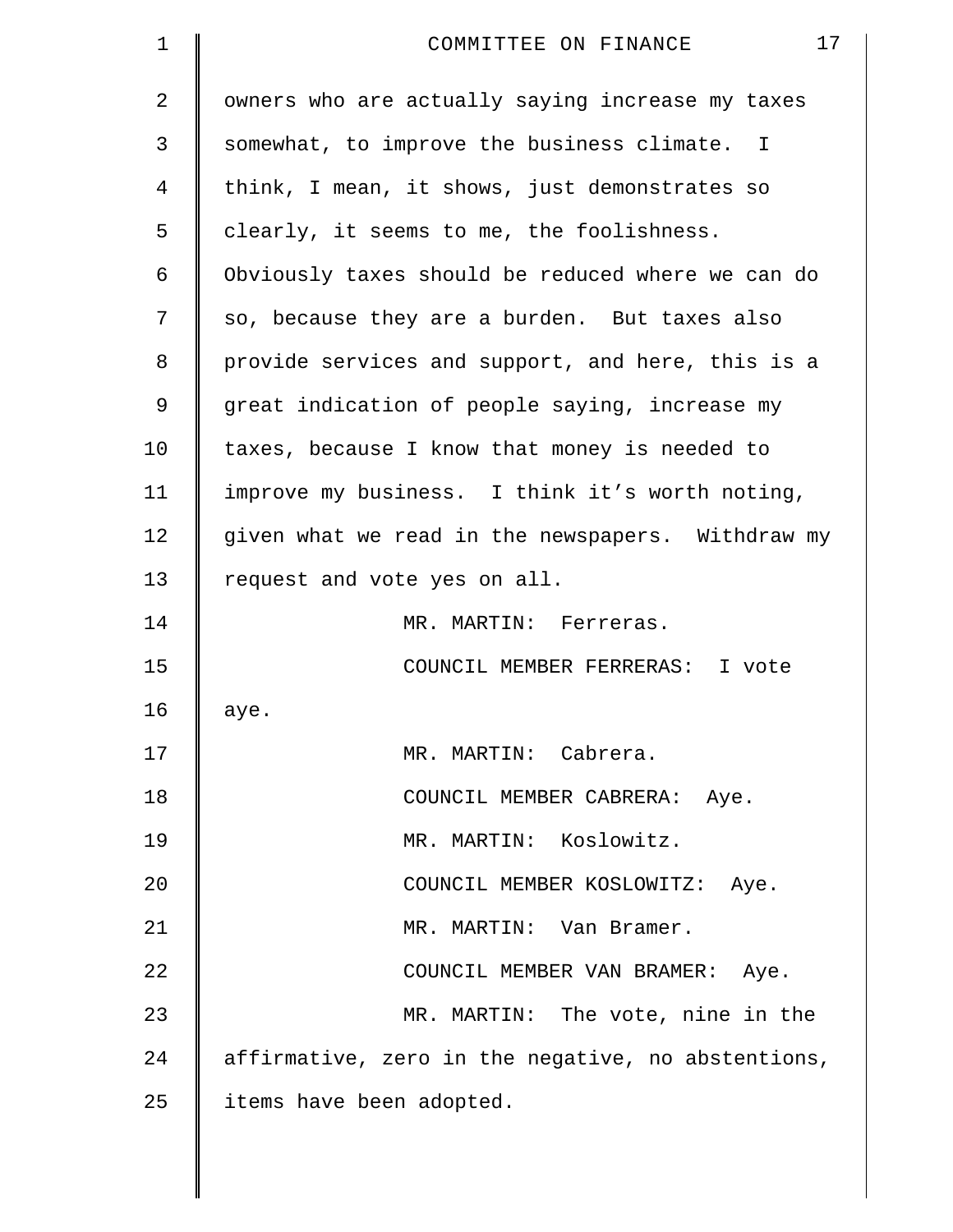| 1  | 18<br>COMMITTEE ON FINANCE                                |
|----|-----------------------------------------------------------|
| 2  | CHAIRPERSON RECCHIA, JR: Okay, and                        |
| 3  | we're going to keep that vote open. Okay, call            |
| 4  | the next panel, please, Tanisha. And we've just           |
| 5  | been joined by the Minority Leader, Jimmy Oddo,           |
| 6  | Vincent Ignizio, all from Staten Island. We're            |
| 7  | going to have them vote, we voted on the BID, the         |
| 8  | 34 <sup>th</sup> Street BID and the three land use items. |
| 9  | COUNCIL MEMBER ODDO: I vote no on                         |
| 10 | all of them.                                              |
| 11 | MR. MARTIN: Ignizio.                                      |
| 12 | COUNCIL MEMBER IGNIZIO: Yes.                              |
| 13 | MR. MARTIN: Oddo.                                         |
| 14 | COUNCIL MEMBER ODDO: No on                                |
| 15 | everything, yes.                                          |
| 16 | MR. MARTIN: The vote now stands at                        |
| 17 | eleven.                                                   |
| 18 | CHAIRPERSON RECCHIA, JR: Set the                          |
| 19 | record clear, that was just a joke, he's voting           |
| 20 | yes, I want to clarify the record.                        |
| 21 | COUNCIL MEMBER ODDO: No, the City                         |
| 22 | Council is banning humor.                                 |
| 23 | CHAIRPERSON RECCHIA, JR: Let's set                        |
| 24 | the record straight.                                      |
| 25 | COUNCIL MEMBER ODDO: It is                                |
|    |                                                           |
|    |                                                           |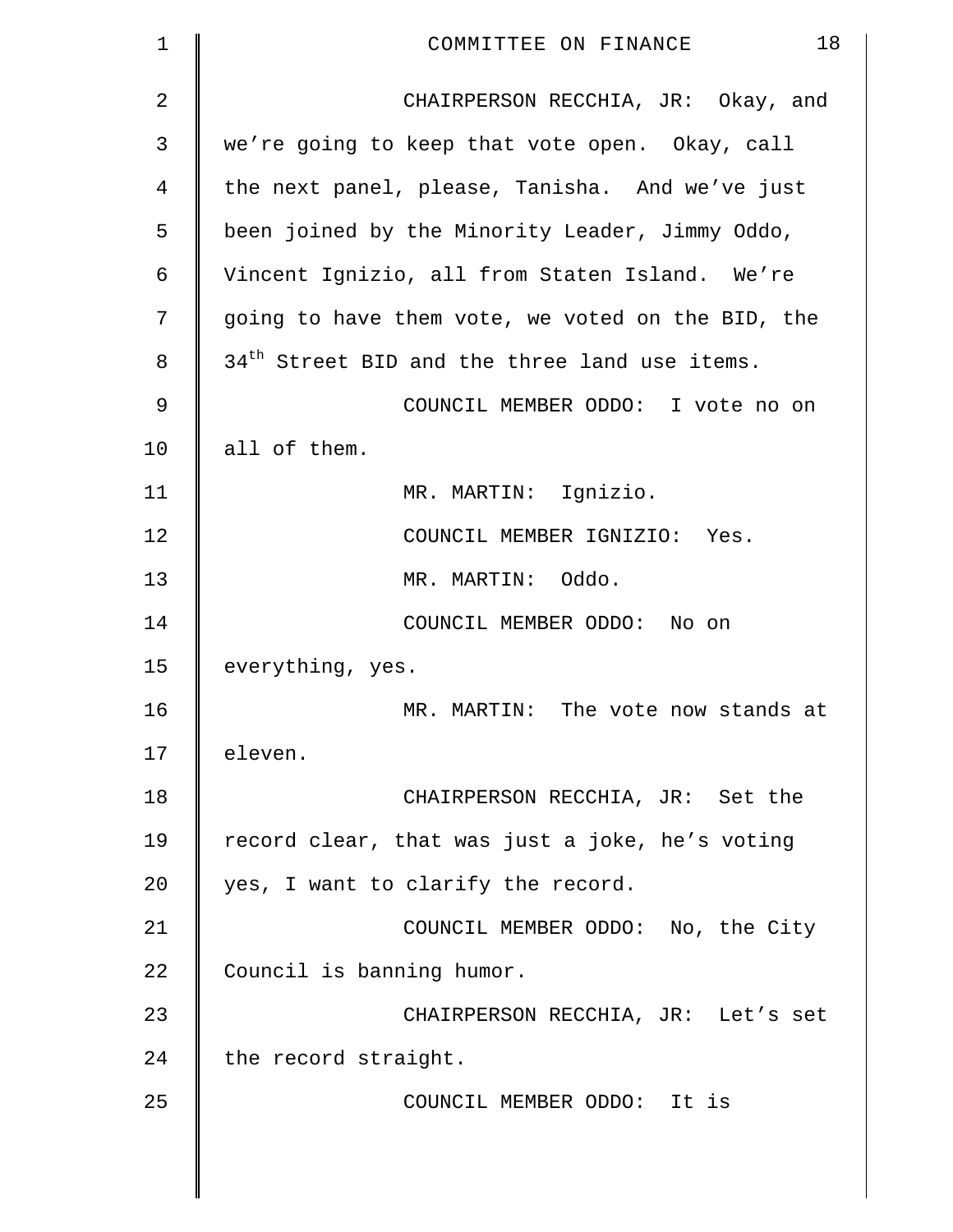| $\mathbf 1$ | 19<br>COMMITTEE ON FINANCE                                      |
|-------------|-----------------------------------------------------------------|
| 2           | straight.                                                       |
| 3           | CHAIRPERSON RECCHIA, JR: Well, I                                |
| 4           | thought it was appropriate for you, Jimmy. So it                |
| 5           | will keep our beaches cleaner and our parks                     |
| 6           | cleaner, and people with families take their                    |
| 7           | children, will not have to fight with other people              |
| 8           | on the beach.                                                   |
| 9           | COUNCIL MEMBER ODDO: (inaudible).                               |
| 10          | CHAIRPERSON RECCHIA, JR: All                                    |
| 11          | right, call the next panel for the 34 <sup>th</sup> Street BID. |
| 12          | MS. TURNBULL: John Clancy.                                      |
| 13          | COUNCIL MEMBER ODDO: We're here                                 |
| 14          | all week, ladies and gentlemen.                                 |
| 15          | MS. TURNBULL: Robert McClary,                                   |
| 16          | James Tozer. Yes, one other name.                               |
| 17          | CHAIRPERSON RECCHIA, JR: Okay.                                  |
| 18          | MS. TURNBULL: Yes, we have another                              |
| 19          | name.                                                           |
| 20          | CHAIRPERSON RECCHIA, JR: Before we                              |
| 21          | hear from the next panel, if anyone would like to               |
| 22          | testify on the $34th$ Street BID or any of the three            |
| 23          | land use items on today's agenda, please fill out               |
| 24          | a form and our wonderful sergeant-at-arms, Jerry,               |
| 25          | hold up your hand so they know where to come to                 |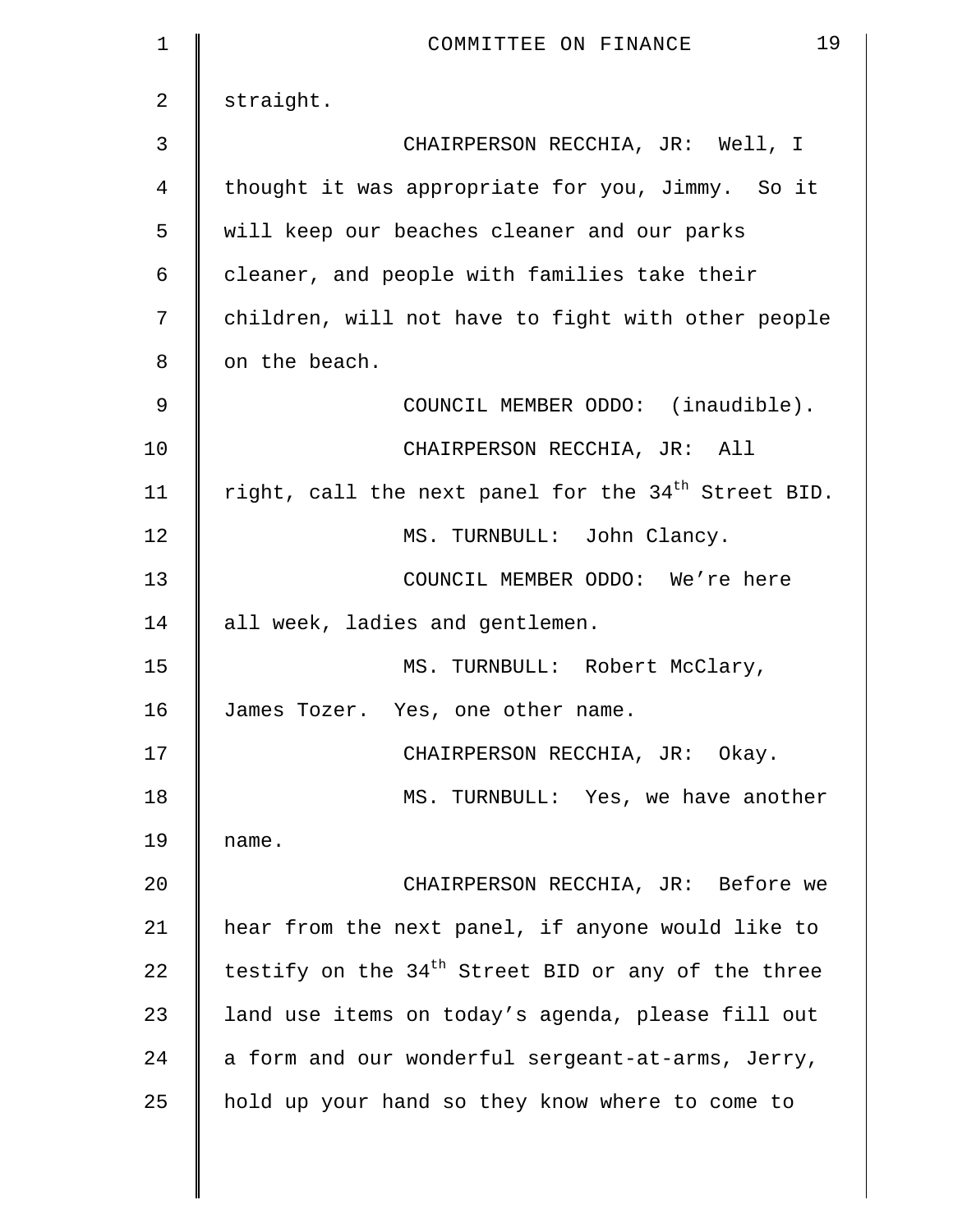| $\mathbf 1$    | 20<br>COMMITTEE ON FINANCE                                   |
|----------------|--------------------------------------------------------------|
| 2              | fill out the form. Thank you very much. Before               |
| 3              | you testify, just state your name for the record             |
| $\overline{4}$ | and where you're from, if you're from an                     |
| 5              | organization, a company. Go ahead. Pull the mic              |
| 6              | up. That's okay.                                             |
| 7              | MR. McCLARY: My name is Robert                               |
| $\,8\,$        | McClary, I'm from Bay Ridge Brooklyn, I'm a                  |
| 9              | commercial property manager here in Manhattan, and           |
| 10             | on the board of directors of 34 <sup>th</sup> Street         |
| 11             | Partnership for about seven years, and in that               |
| 12             | time I've had the opportunity to manage buildings            |
| 13             | both at the western end of the district and the              |
| 14             | eastern end, 450 West 33 <sup>rd</sup> Street at the western |
| 15             | portion of the district, and 2 Park Avenue                   |
| 16             | currently, at the eastern end. I'll make this                |
| 17             | quick, thank you for your votes, thank you for               |
| 18             | your support of the 34 <sup>th</sup> Street Partnership. The |
| 19             | capital improvements that were put in place                  |
| 20             | currently and previously, you know, are tangible,            |
| 21             | they're good quality, there's a premium service              |
| 22             | provided by this business improvement district,              |
| 23             | and the board of directors has complete trust and            |
| 24             | respect for the management of the BID, and we                |
| 25             | really appreciate your support here today, thank             |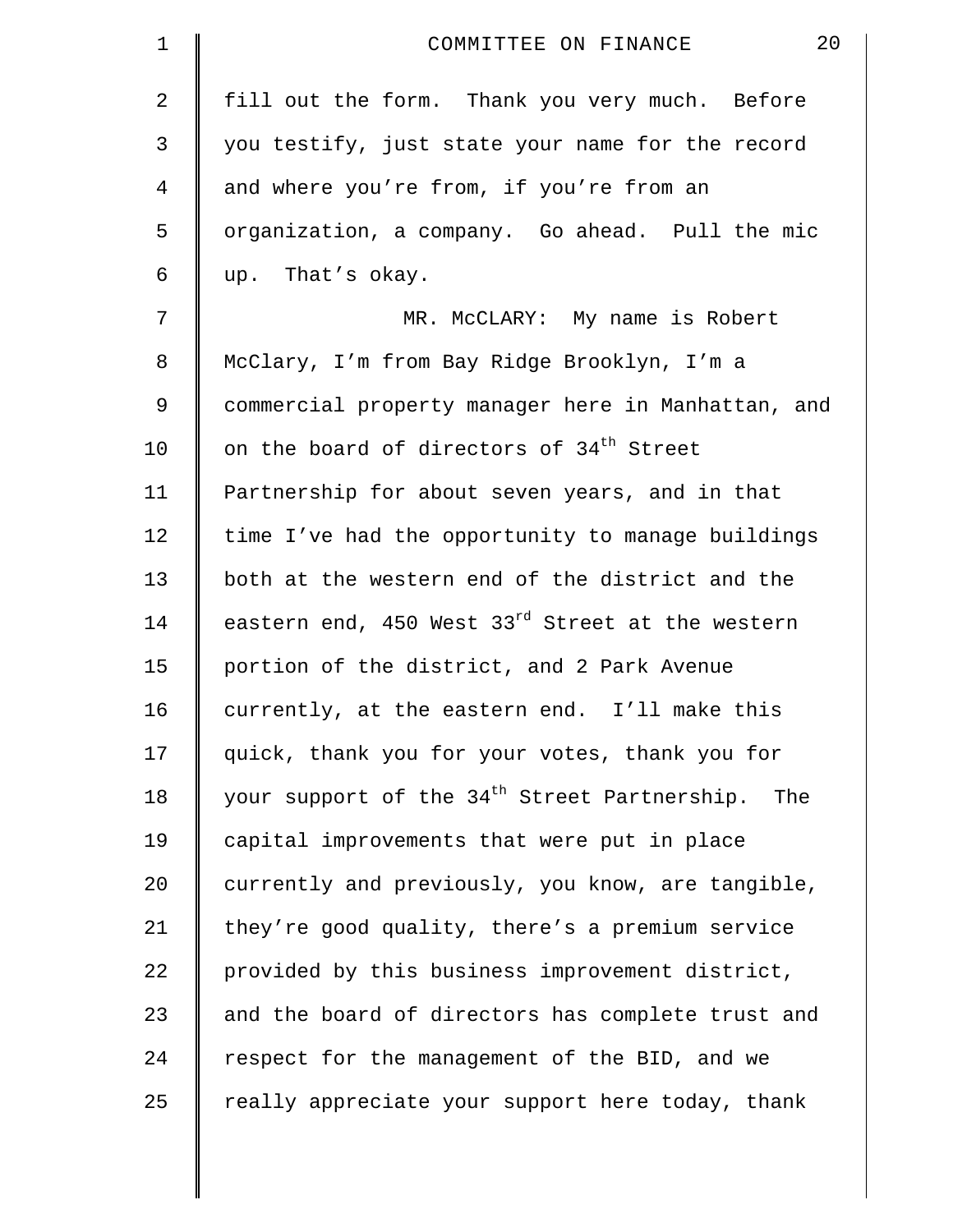| $\mathbf 1$    | 21<br>COMMITTEE ON FINANCE                                 |
|----------------|------------------------------------------------------------|
| $\overline{a}$ | you very much.                                             |
| 3              | CHAIRPERSON RECCHIA, JR: Thank                             |
| $\overline{4}$ | you. And you're from Bay Ridge. My district is             |
| 5              | the next one over. My wife is from Bay Ridge.              |
| 6              | MR. TOZER: Good morning, I'm Jim                           |
| 7              | Tozer, I'm president of Vector Management Group,           |
| 8              | and about eight or nine years ago we bought a              |
| 9              | building, which was then a warehouse, at 424 West          |
| 10             | 33 <sup>rd</sup> Street. We are in the district, and then  |
| 11             | across the street from us is not in the district.          |
| 12             | And if anyone wants to come and see what the               |
| 13             | district can do, business improvement districts            |
| 14             | can do, come to $34th$ Street between $9th$ and $10th$ and |
| 15             | look at both sides of the street. The facades of           |
| 16             | our  and everyone chooses to walk on our side.             |
| 17             | The facades are lit, we have trees, we have                |
| 18             | planters that are there, there is good signage,            |
| 19             | there is a level of security. We run a 24/7                |
| 20             | boutique office building that is actually getting          |
| 21             | premium rental rates, and this is in part because          |
| 22             | we have a proper neighborhood. And I think also            |
| 23             | people should remember that what's happening is            |
| 24             | the far West Side, the Hudson Yards, the 7 Line,           |
| 25             | the train, the doubling of the trains in from New          |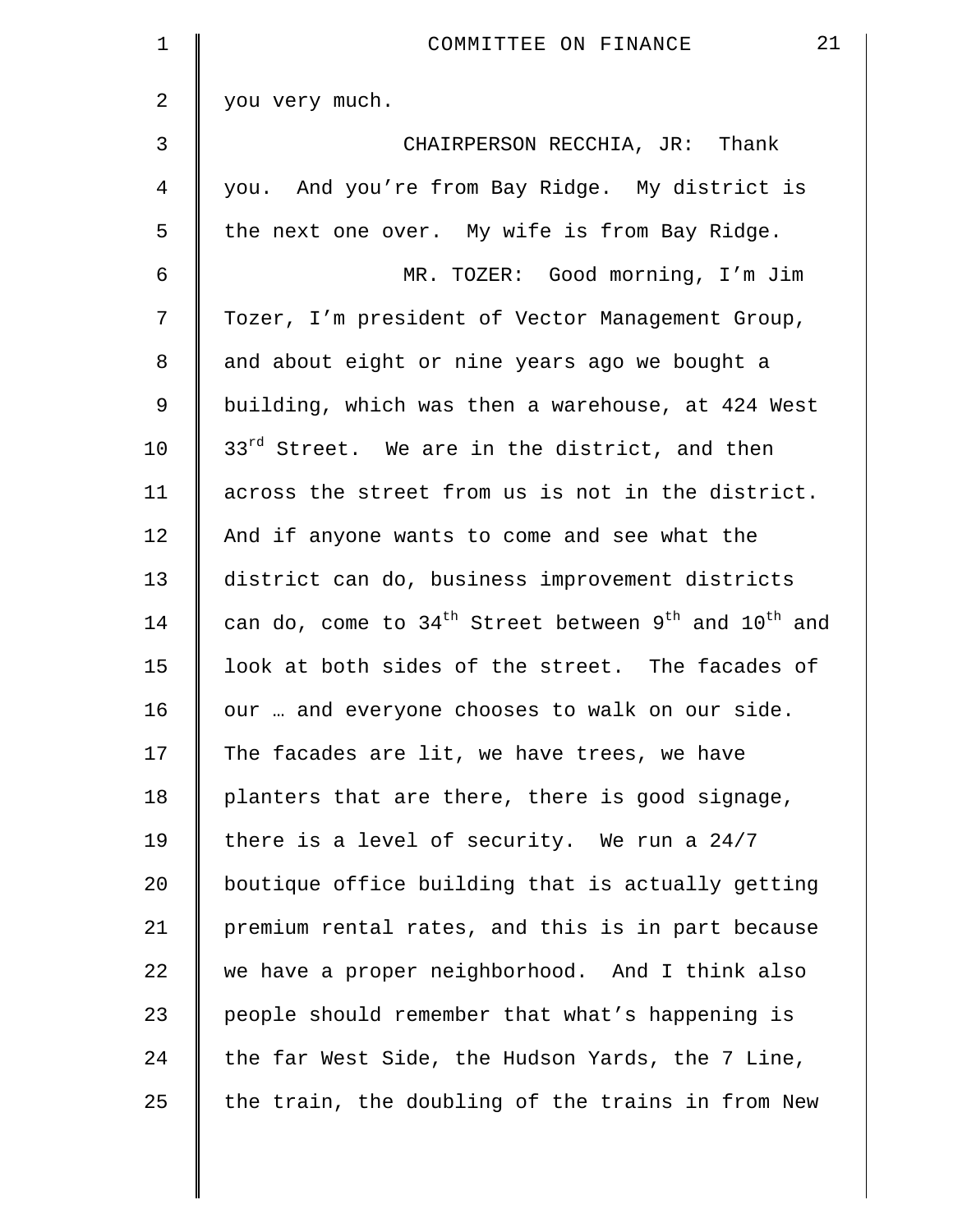| $\mathbf 1$    | 22<br>COMMITTEE ON FINANCE                          |
|----------------|-----------------------------------------------------|
| 2              | Jersey, and we are this little narrow arm, this     |
| 3              | BID that goes all the way to the west. So there's   |
| $\overline{4}$ | going to be much more activity in that part of      |
| 5              | town. And speaking for business improvement         |
| 6              | districts, I think they do a very good job of       |
| 7              | delivering a quality of service, and as a service   |
| 8              | package, the ability to both do the capital         |
| 9              | improvements but also to do the maintenance of the  |
| 10             | capital improvements and to do the security and     |
| 11             | safety that is required to have the city be a       |
| 12             | wonderful and comfortable place. So I commend       |
| 13             | every one of you for your insight of voting         |
| 14             | favorably on this before you even had the benefit   |
| 15             | of my comments, and thank you for the good work     |
| 16             | that you all do for the city. But hats off also     |
| 17             | to the $34th$ Street BID who runs a good operation, |
| 18             | and yes, in answer to the question earlier, yes,    |
| 19             | this does, it well may mean higher taxes, and we    |
| 20             | may well pass that on short term to our current     |
| 21             | tenants, but in fact it raises our longer-term      |
| 22             | rate and the longer-term rate that you have to pay  |
| 23             | is really important. And for us having a quality    |
| 24             | building and a quality environment, it lets us      |
| 25             | have quality tenants that will pay us a premium     |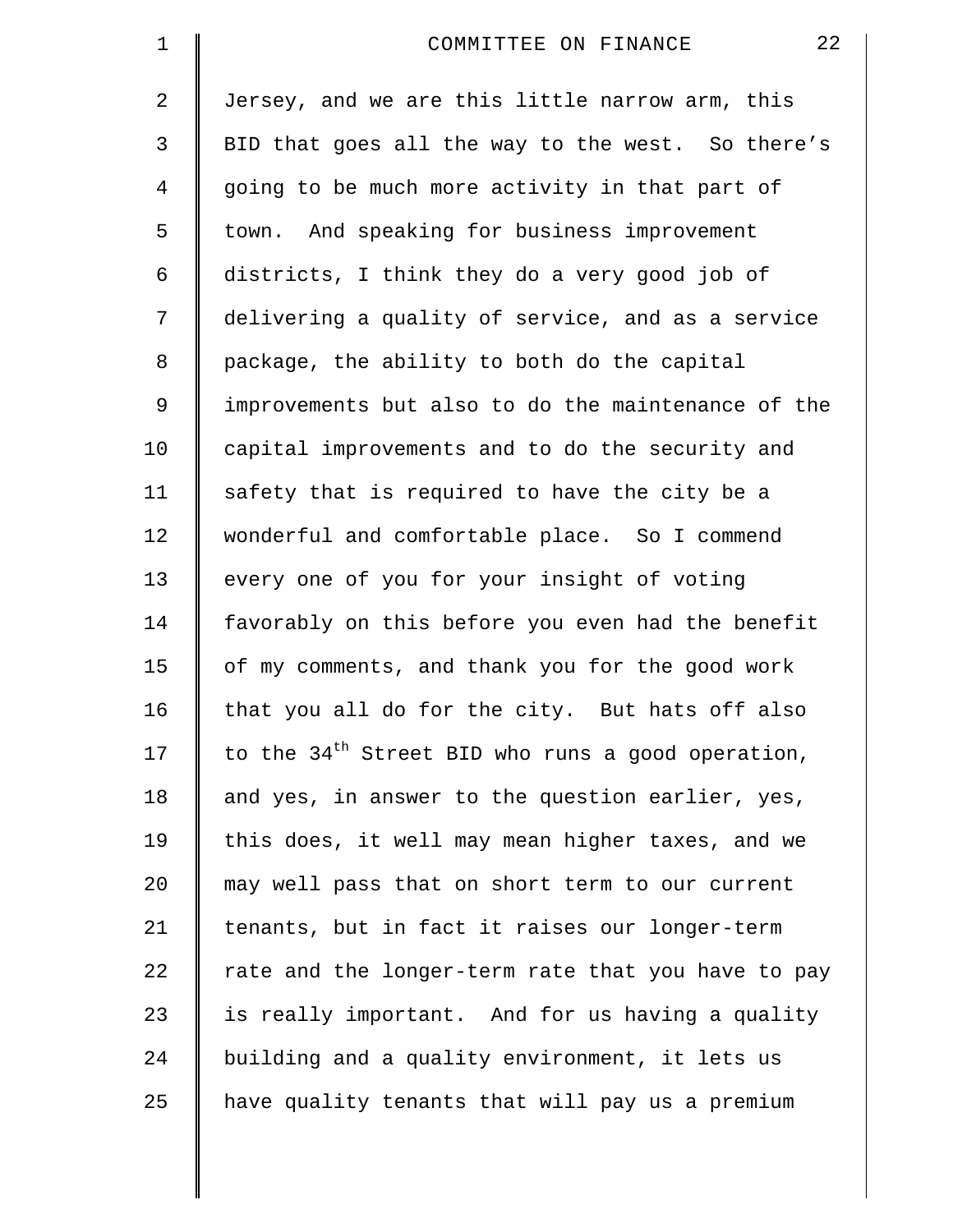| $\mathbf 1$ | 23<br>COMMITTEE ON FINANCE                                    |
|-------------|---------------------------------------------------------------|
| 2           | rent. Thank you very much.                                    |
| 3           | CHAIRPERSON RECCHIA, JR: Thank                                |
| 4           | you.                                                          |
| 5           | MR. CLANCY: Am I on? I am. My                                 |
| 6           | name is John Clancy, I come from Foley's                      |
| 7           | Restaurant on 33 <sup>rd</sup> Street. I worked in the old    |
| 8           | (inaudible) and I know New York for over 50 years,            |
| 9           | and I'm very, very proud of our area. Some people             |
| 10          | think Times Square is the center. No, 34 <sup>th</sup> Street |
| 11          | is the center. I worked on the Cunard Line and I              |
| 12          | worked on the Queen Elizabeth, the old Queen                  |
| 13          | Elizabeth, and I met an actor called Edmund Gwynn,            |
| 14          | he was a star in the "Miracle on the $34th$ Street".          |
| 15          | Well, we have another miracle on 34 <sup>th</sup> Street. If  |
| 16          | you come with me, as I love to take people, I'm               |
| 17          | not a member of any committee, I'm here on my own,            |
| 18          | I don't hold any banners. But I take people from              |
| 19          | Greeley Square, the man that said "Go west, young             |
| 20          | man, go west". And go up to Broadway and see all              |
| 21          | the people sitting there, their husbands sitting              |
| 22          | outside while their wives do the shopping. I at               |
| 23          | the beginning thought it was a waste of time, I               |
| 24          | couldn't believe it. But I did like the sound of              |
| 25          | Biederman, who invites me to the board meeting,               |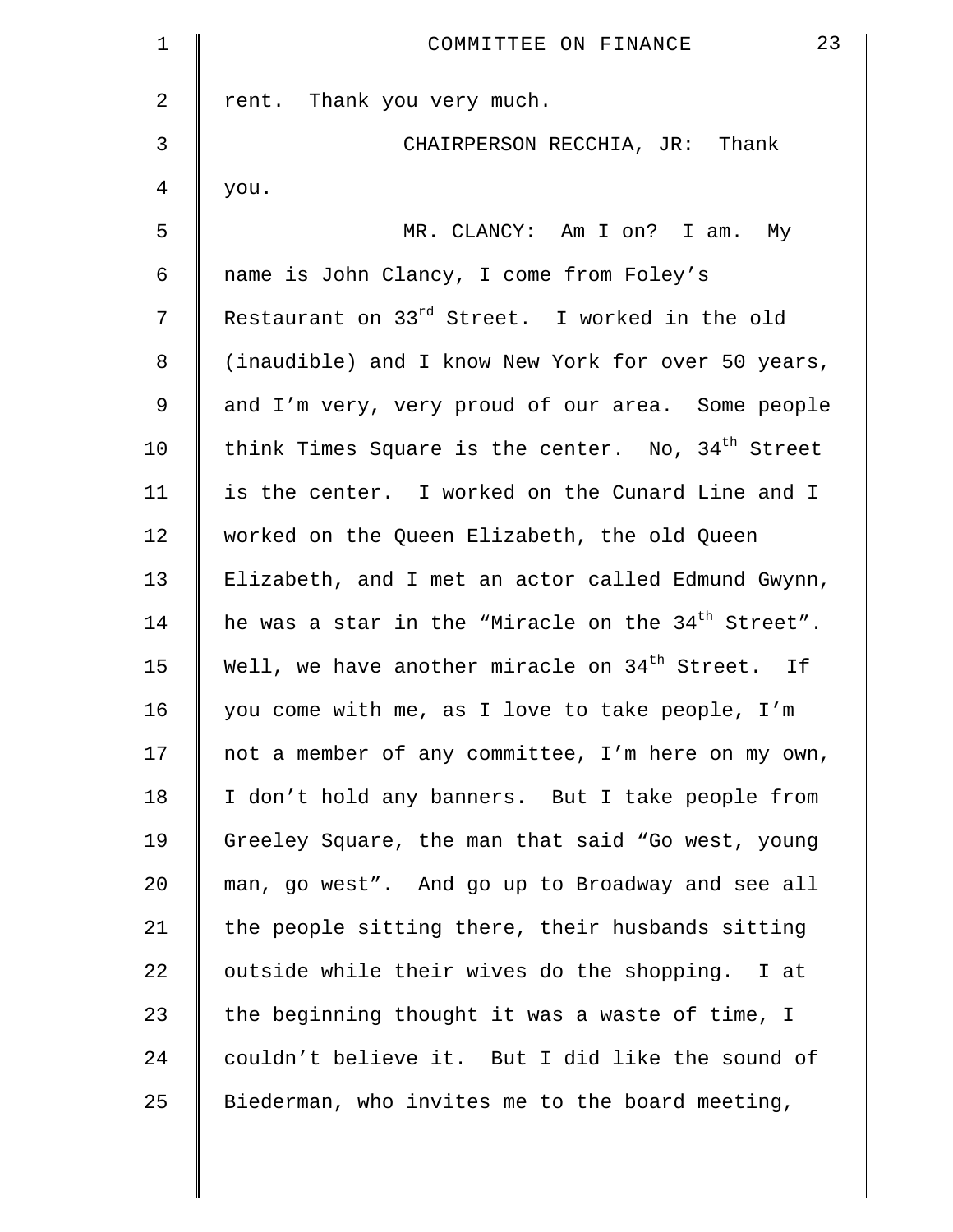| $\mathbf 1$ | 24<br>COMMITTEE ON FINANCE                                     |
|-------------|----------------------------------------------------------------|
| 2           | although I'm not a member. I go to all these                   |
| 3           | meetings, and if you've seen New York in the 50's              |
| 4           | like I did, seeing down around every area, and see             |
| 5           | it today, it's unbelievable. All the tourists                  |
| 6           | from all over the world come and love it. 34 <sup>th</sup>     |
| 7           | Street, when they say "we", I'm part of it,                    |
| 8           | although I'm not part of it really, but we need                |
| 9           | money to go forward, and I believe you are the                 |
| 10          | people who have the money. So with your money and              |
| 11          | our ideas we are going to make New York what                   |
| 12          | everybody loves to come and see it. It's the                   |
| 13          | biggest attraction in the world, and I've traveled             |
| 14          | all over the world. So we have to keep it up.                  |
| 15          | With your help and the 34 <sup>th</sup> Street Partnership, we |
| 16          | will do great things. So thank you very much for               |
| 17          | letting me talk. Thank you.                                    |
| 18          | CHAIRPERSON RECCHIA, JR: Yes,                                  |
| 19          | before we  Ms. Brewer has a question. But I'm                  |
| 20          | going to permit Council Member Helen Foster to                 |
| 21          | vote.                                                          |
| 22          | COUNCIL MEMBER FOSTER: Aye on all.                             |
| 23          | CHAIRPERSON RECCHIA, JR: Thank                                 |
| 24          | you, Council Member Foster. Council Member                     |
| 25          | Brewer?                                                        |
|             |                                                                |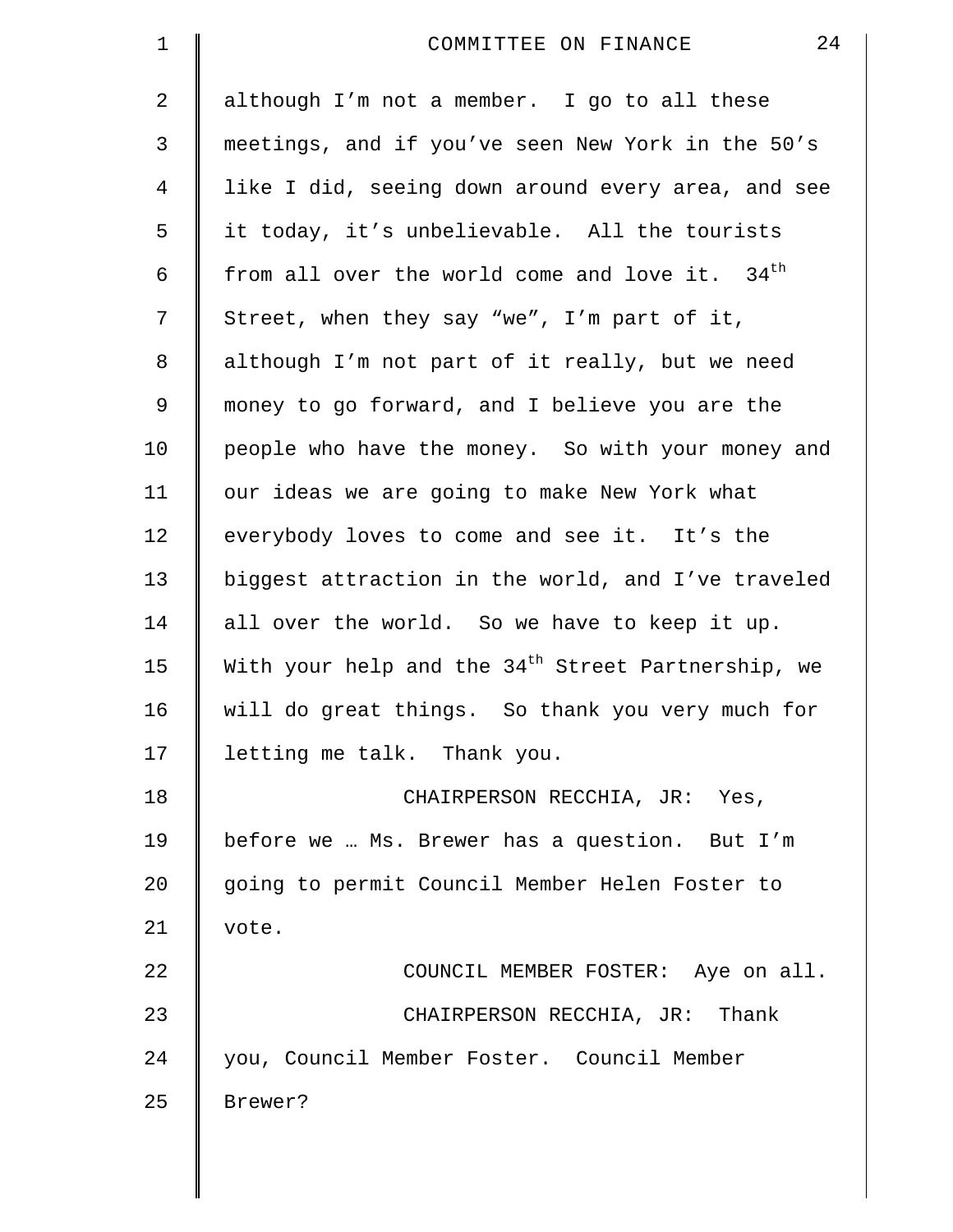| 1  | 25<br>COMMITTEE ON FINANCE                                                     |
|----|--------------------------------------------------------------------------------|
| 2  | COUNCIL MEMBER BREWER: I was just                                              |
| 3  | going to say to Mr. Biederman that you should put                              |
| 4  | on your web that Mr. Clancy is available to talk                               |
| 5  | about 34 <sup>th</sup> Street and put that out through the                     |
| 6  | world, and you'll have even more tourists.                                     |
| 7  | CHAIRPERSON RECCHIA, JR: Okay, I                                               |
| 8  | want to thank you all for coming, and look forward                             |
| 9  | to working with you in the future. I'd just like                               |
| 10 | to recognize that Mr. Biederman is here, who runs                              |
| 11 | the BID, doing a great job.                                                    |
| 12 | MS. TURNBULL: Dan Biederman, Larry                                             |
| 13 | Frenkel, Michael Close.                                                        |
| 14 | MR. BIEDERMAN: Okay, I'm Dan                                                   |
| 15 | Biederman, thank you, Council Member Brewer for                                |
| 16 | what we all know is an endorsement of a great                                  |
| 17 | public speaker, John Clancy. You should really                                 |
| 18 | visit his store, which is at 33 <sup>rd</sup> Street between 5 <sup>th</sup>   |
| 19 | and $6^{th}$ , right, John? Or $6^{th}$ and $7^{th}$ ? $5^{th}$ and $6^{th}$ . |
| 20 | Where all the major league baseball players go                                 |
| 21 | when they're in town, it's amazing, when you go                                |
| 22 | there. My first job was an intern for the City                                 |
| 23 | Council Finance Committee in 1974. Mattie Troy                                 |
| 24 | was the Chairman and Bill Domroe was the staff                                 |
| 25 | head, I don't know if anybody remembers him. But                               |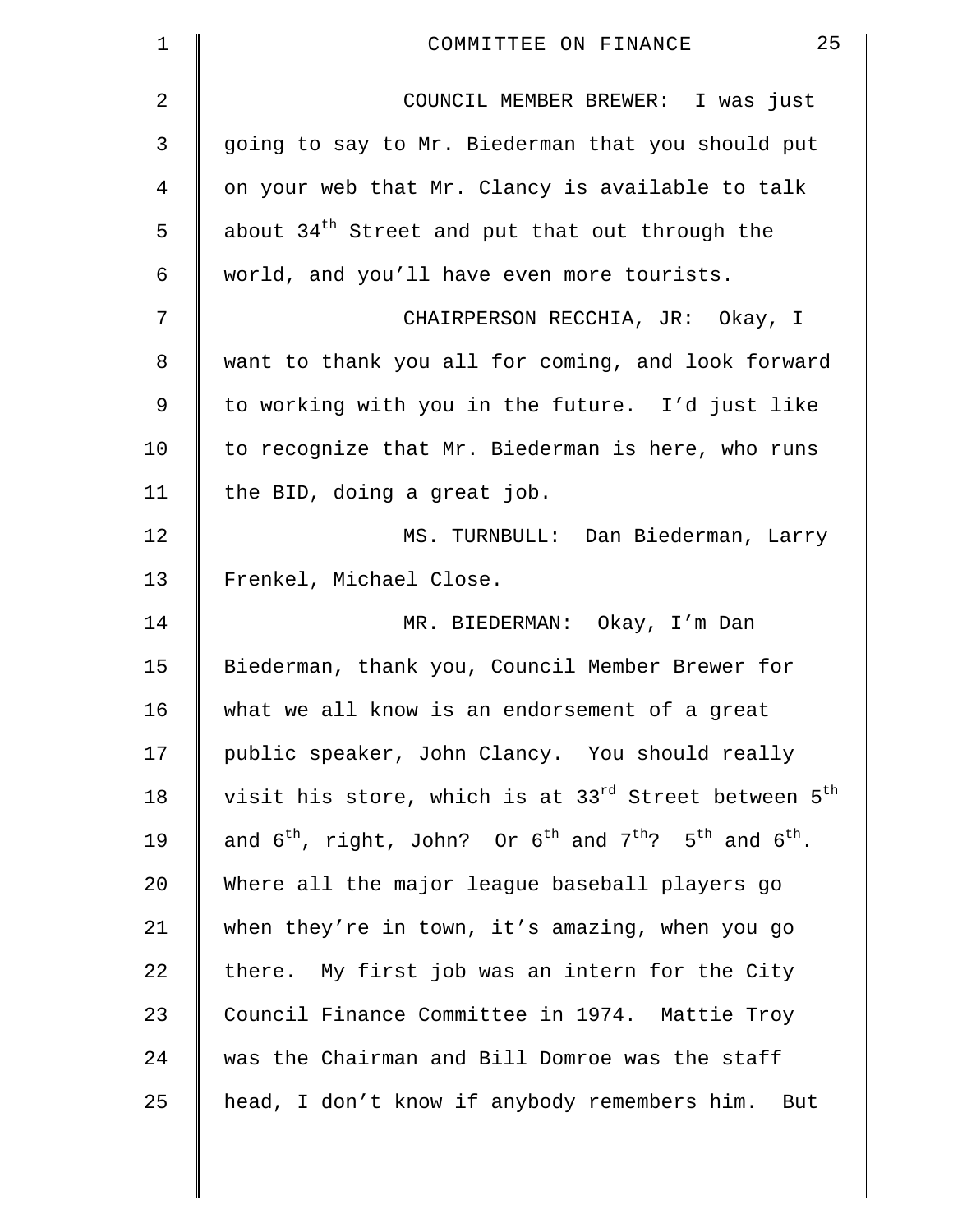| $\mathbf 1$    | 26<br>COMMITTEE ON FINANCE                        |
|----------------|---------------------------------------------------|
| $\overline{a}$ | thank you all for the opportunity to serve the    |
| 3              | Council 37 years ago. And that's where my career  |
| 4              | started, first office job ever. They stuck me in  |
| 5              | a room and said, do this report, but I was not a  |
| 6              | mannerly intern, and I kept coming to the         |
| 7              | hearings. And I remember all the people who       |
| 8              | filled your roles in '74: Mattie Troy, your       |
| 9              | predecessor, Mr. Chairman. Some of you may have   |
| 10             | met him or knew him, but it was a terrific start. |
| 11             | In the interest of your time, I'm going to- -     |
| 12             | CHAIRPERSON RECCHIA, JR: Council                  |
| 13             | Member Koslowitz knew him very well.              |
| 14             | MR. BIEDERMAN: Oh yes.                            |
| 15             | CHAIRPERSON RECCHIA, JR: Go ahead.                |
| 16             | MR. BIEDERMAN: And Bill Domroe was                |
| 17             | a Baruch College professor who became the Finance |
| 18             | Committee staff head, I don't know how that       |
| 19             | happened. But he was a very scholarly guy. In     |
| 20             | the interest of your time, I'm just going to say  |
| 21             | the following. This, the real purpose of the      |
| 22             | rewrite of the plan and the increase in the       |
| 23             | ceiling of capital, so we can finance more of the |
| 24             | improvements you've been hearing the members of   |
| 25             | the district talk about. So, for the record, it   |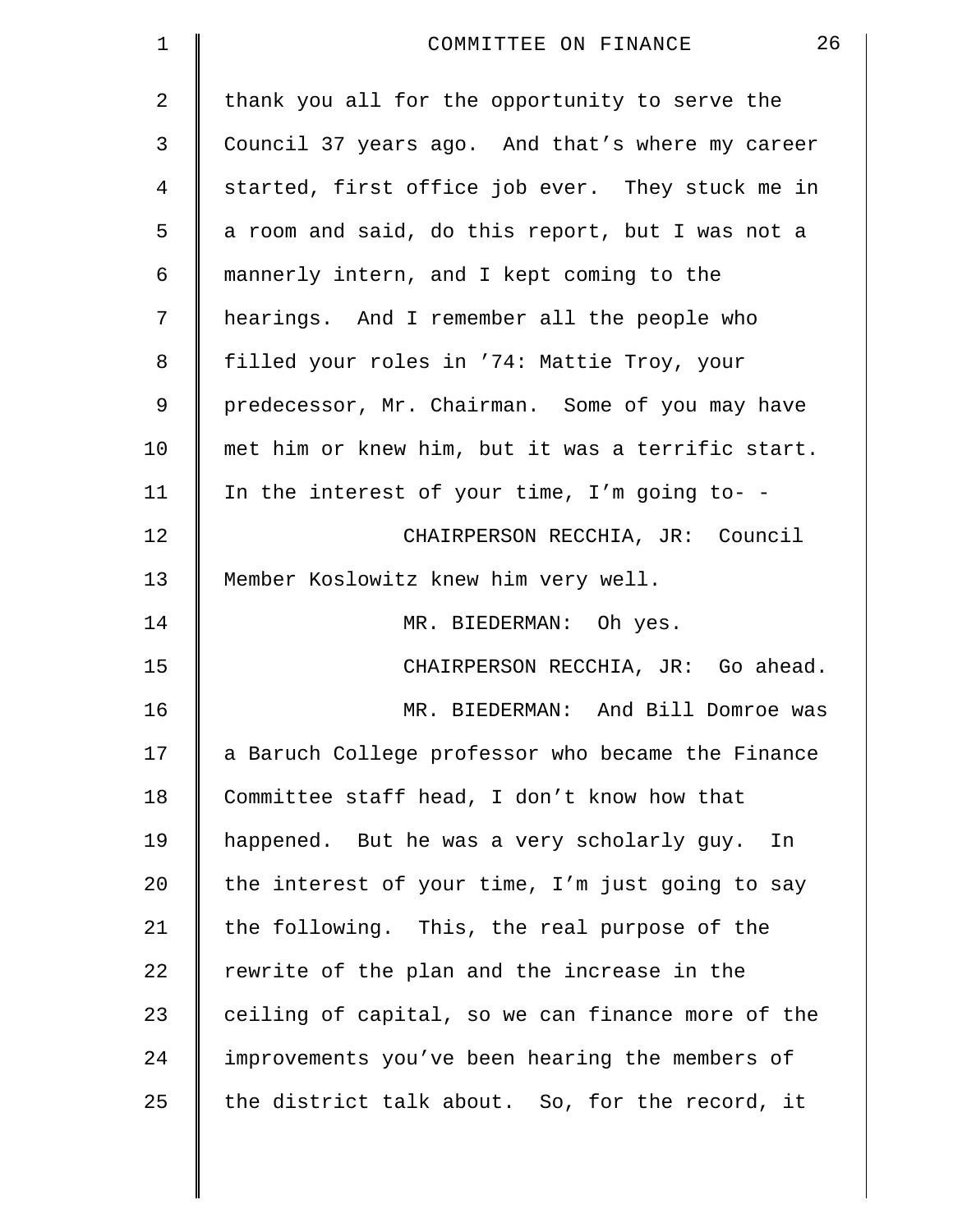| $\mathbf 1$ | 27<br>COMMITTEE ON FINANCE                         |
|-------------|----------------------------------------------------|
| 2           | isn't public money going into those, it's our      |
| 3           | assessments paying for the capital improvements.   |
| 4           | But the Mayor and the Council allow that to happen |
| 5           | through the, in effect, the use of your triple tax |
| 6           | exempt status. So most BIDs have not done this.    |
| 7           | We decided very early on, when we started these    |
| 8           | districts in the late '80's, that we would, and    |
| 9           | the aim is to provide all these things without any |
| 10          | cost to the public. And the commissioners have     |
| 11          | been very cooperative right up through Janette     |
| 12          | Sadik-Khan, who's the basic person and Adrian      |
| 13          | Benepe for the parks improvements. So with that    |
| 14          | I'll just turn it over to the other members,       |
| 15          | unless there are questions.                        |
| 16          | CHAIRPERSON RECCHIA, JR: You just                  |
| 17          | said the magic word, Janette Sadik-Khan, but I     |
| 18          | think that's a conversation for another day.       |
| 19          | MR. BIEDERMAN: Okay.                               |
| 20          | CHAIRPERSON RECCHIA, JR: About the                 |
| 21          | future of 34 <sup>th</sup> Street.                 |
| 22          | MR. BIEDERMAN: Okay.                               |
| 23          | CHAIRPERSON RECCHIA, JR: With the                  |
| 24          | buses, because I have received numerous phone      |
| 25          | calls about that whole issue with the buses,       |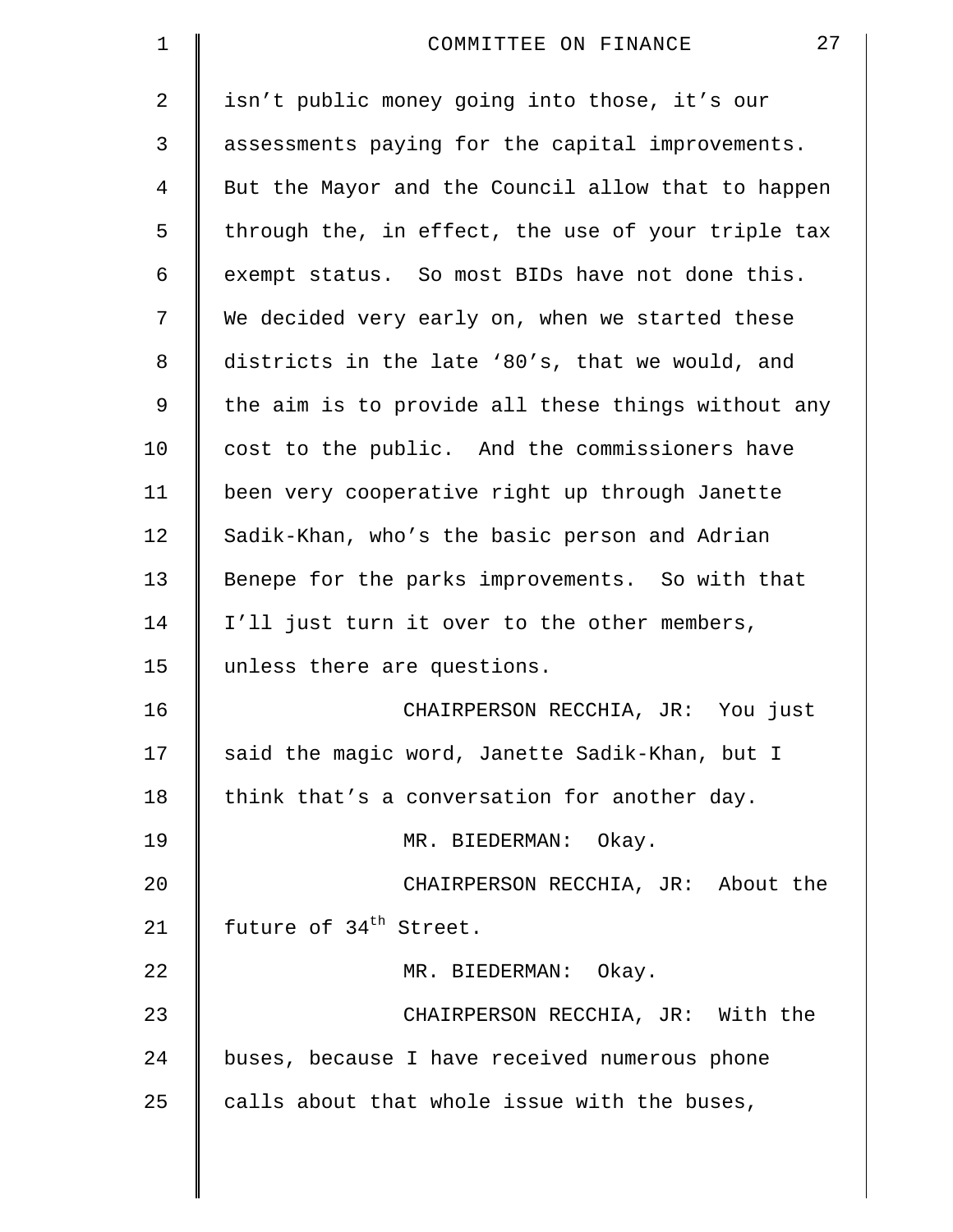| $\mathbf 1$    | 28<br>COMMITTEE ON FINANCE                            |
|----------------|-------------------------------------------------------|
| $\overline{a}$ | that's a subject for another day.                     |
| 3              | MR. FRENKEL: Thank you, okay.                         |
| 4              | Good morning, my name is Larry Frenkel, I'm a         |
| 5              | manager of Tower 111 Limited Liability Company,       |
| 6              | and I've been on the board of directors of the $34th$ |
| 7              | Street Partnership for approximately two years.       |
| 8              | Tower 111 is developing a 48-story rental building    |
| $\mathsf 9$    | across the street from Greeley Square, that's         |
| 10             | about 400,000 square feet, including 50,000 square    |
| 11             | feet of commercial, retail, and/or office space,      |
| 12             | public parking garage, and 338 residential            |
| 13             | apartments. We've owned the property since            |
| 14             | October of 2005, and an affiliate developed           |
| 15             | another property in the district at 9 West 31st       |
| 16             | Street that was completed in 2003, and over that      |
| 17             | period of time we've watched the work of the          |
| 18             | partnership improve the community tremendously.       |
| 19             | Capital improvements that are attributable to the     |
| 20             | partnership include, but not limited to, the          |
| 21             | transformation of Herald and Greeley Squares into     |
| 22             | vibrant areas where people love to spend time,        |
| 23             | it's there all the time, addition of planters,        |
| 24             | hanging baskets, tree pits, illuminated street        |
| 25             | signs, and granite curbs. The district is clean       |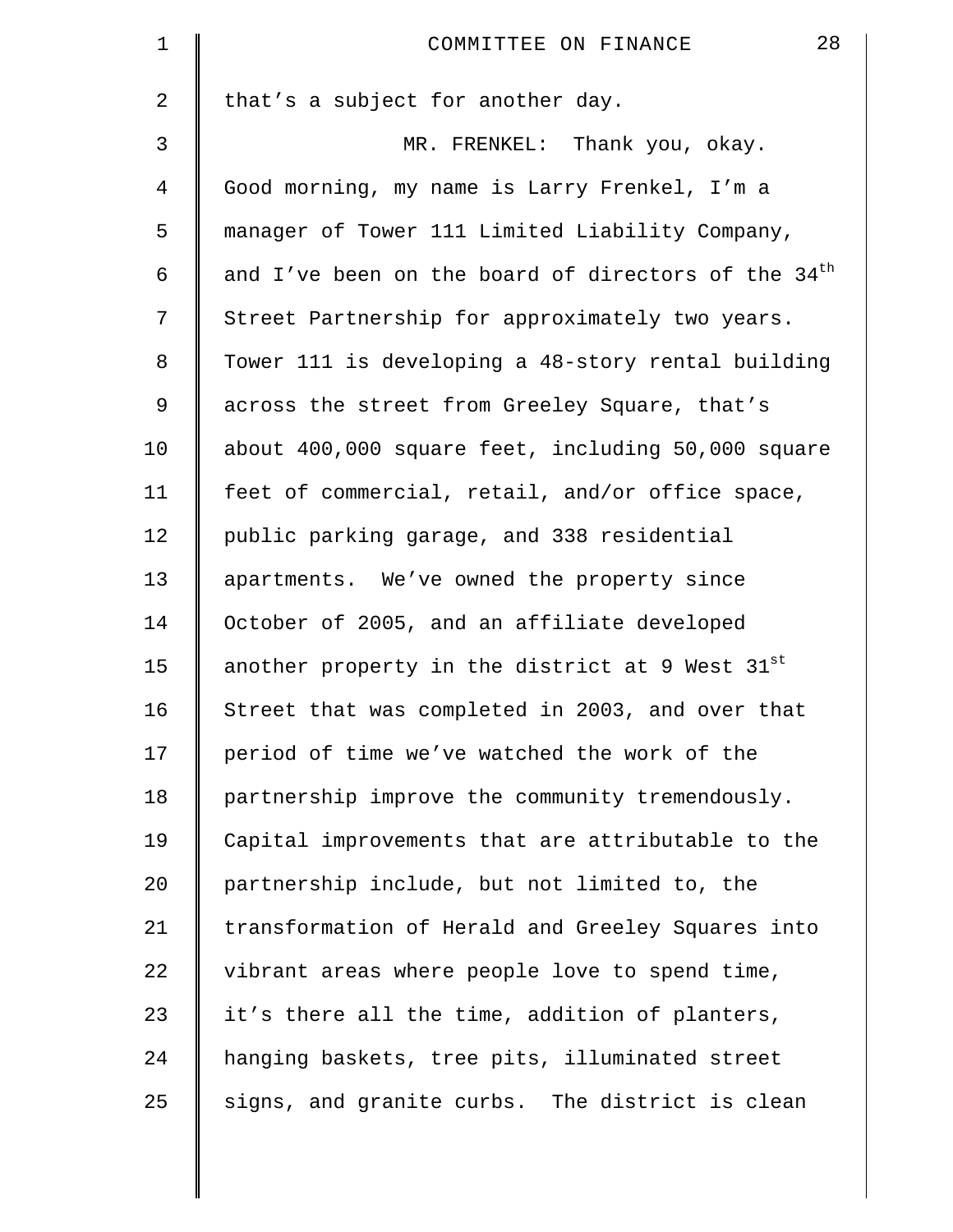| 1  | 29<br>COMMITTEE ON FINANCE                         |
|----|----------------------------------------------------|
| 2  | and well-maintained due to the work of the         |
| 3  | partnership, and that work serves to attract       |
| 4  | residents and businesses to the district.          |
| 5  | Therefore we fully support the second amendment to |
| 6  | the district plan that will increase the spending  |
| 7  | ceiling for capital improvements in the district,  |
| 8  | and urge the Committee to act favorably on the     |
| 9  | application. Thank you for allowing me to express  |
| 10 | support for amended district plan.                 |
| 11 | CHAIRPERSON RECCHIA, JR: Thank you                 |
| 12 | very much.<br>Next.                                |
| 13 | MR. CLOSE: My name is Michael                      |
| 14 | Close, I am here in two capacities. I'm a          |
| 15 | director of the partnership and a member of its    |
| 16 | finance committee and chairman of its sidewalk     |
| 17 | project, which is a project where we select really |
| 18 | atrocious sidewalks which haven't attracted the    |
| 19 | attention of the city, go to the owners, and say,  |
| 20 | "Are you going to fix it", and you've got a        |
| 21 | specified period of time to fix it. If they        |
| 22 | don't, we do, and we bill the owners. And that's   |
| 23 | one of the reasons that the area looks as well as  |
| 24 | it does, and it's much safer. So I'm proud to be   |
| 25 | part of that project. I am also the CEO of the     |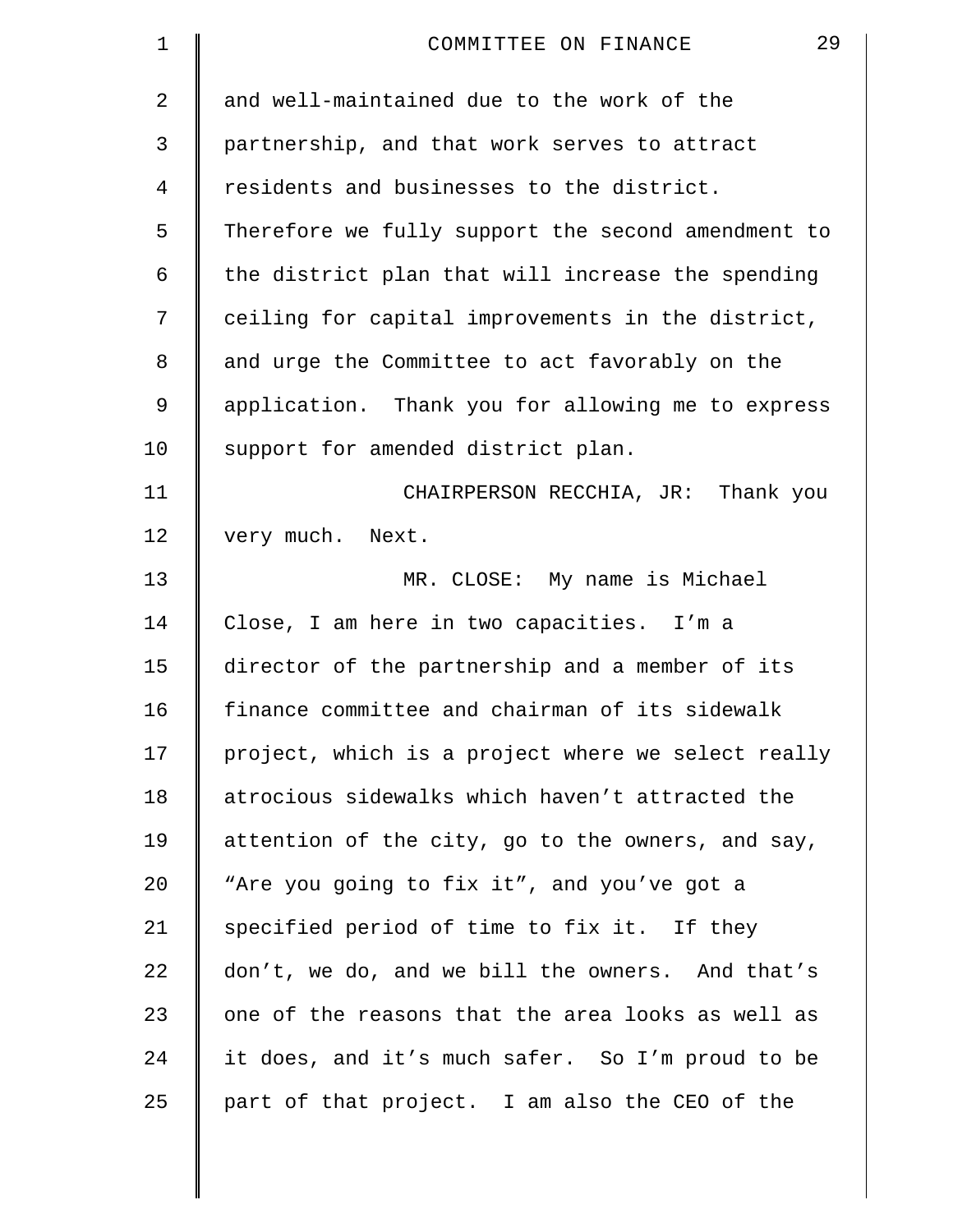| $\mathbf 1$ | 30<br>COMMITTEE ON FINANCE                             |
|-------------|--------------------------------------------------------|
| 2           | company that owns 225 West $34th$ , otherwise known as |
| 3           | 14 Penn, which we have an extensive rehab of           |
| 4           | upgrade undergoing. We just finished redoing the       |
| 5           | façade, and if you've seen it lately, it's really      |
| 6           | improved. We have yet to attract a commercial          |
| 7           | tenant, but that's because we're being picky.          |
| 8           | From my position, the BID is everything that a BID     |
| 9           | and a partnership should be. They're always there      |
| 10          | to fulfill the needs of the district on virtually      |
| 11          | every level, in many cases replacing money that        |
| 12          | the city would have to spend on sanitation and         |
| 13          | police protection, if the BID weren't there in         |
| 14          | those two areas. So we couldn't be happier. They       |
| 15          | also support us in things like traffic counts and      |
| 16          | other mundane things that are very important,          |
| 17          | particularly in the area of attracting retail          |
| 18          | tenants. So I'll leave it at that, thank you very      |
| 19          | much for allowing me to speak.                         |
| 20          | CHAIRPERSON RECCHIA, JR: Thank you                     |
| 21          | very much for taking time out of your busy             |
| 22          | schedule, the three of you, but before I let you       |
| 23          | go, I recognize Council Member Gale Brewer.            |
| 24          | COUNCIL MEMBER BREWER: Sorry.                          |
| 25          | Dan, when you say, and this is interesting to me,      |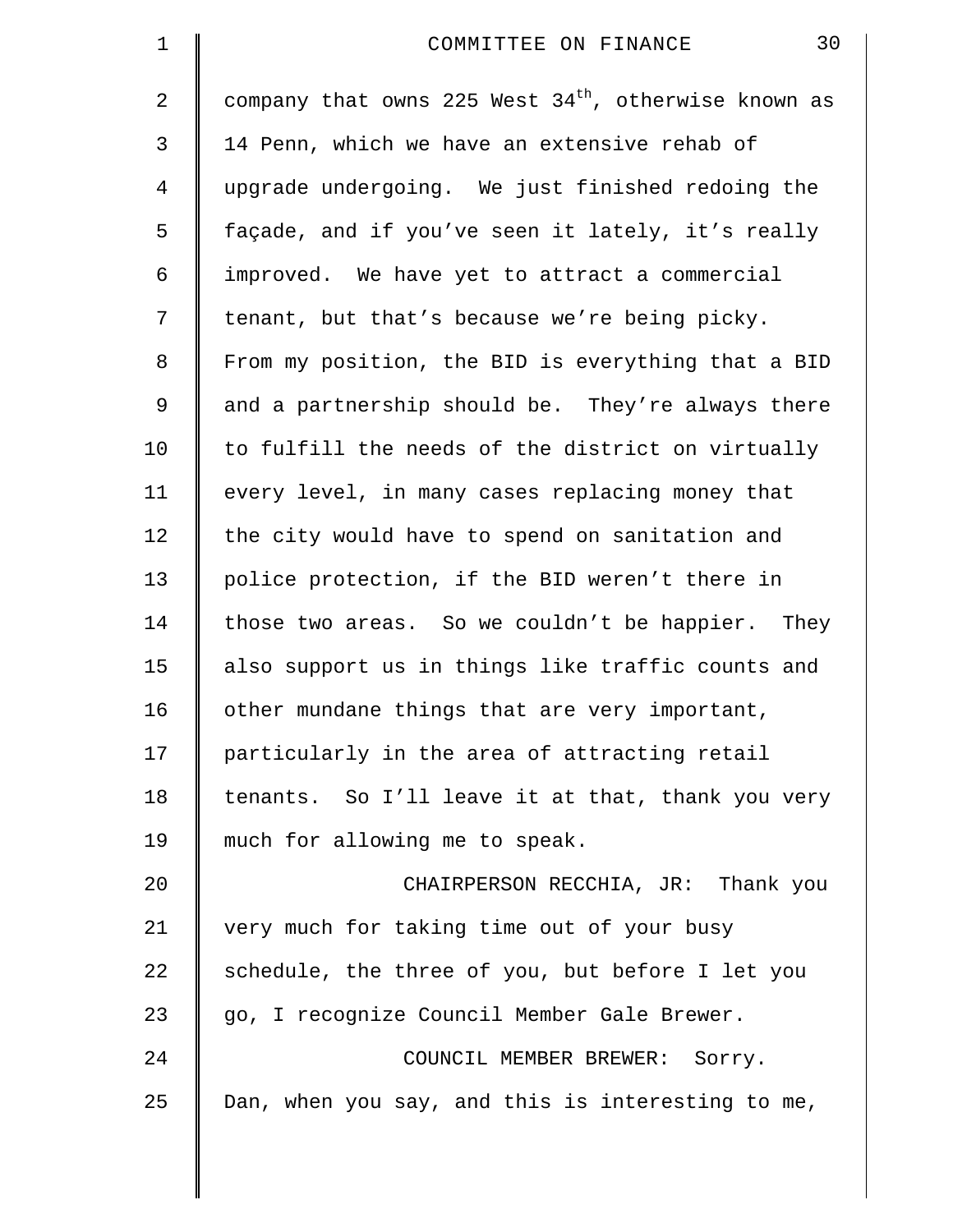| 1              | 31<br>COMMITTEE ON FINANCE                         |
|----------------|----------------------------------------------------|
| $\overline{a}$ | because we all have BIDs in our districts, that    |
| 3              | you do something different on the capital side.    |
| 4              | Can you explain that? I'm just curious.            |
| 5              | MR. BIEDERMAN: Council Member, we                  |
| 6              | set at the beginning of our district an amount     |
| 7              | aside in this district, \$1.7 million, to serve as |
| 8              | the debt service, which is both the interest and   |
| $\mathsf 9$    | the amortization, on a \$23 million bond issue,    |
| 10             | which the mayors who have been in office have to   |
| 11             | sign off on. And it in effect uses the city's      |
| 12             | triple tax exempt capacity, but we are the ones    |
| 13             | who service the debt, and then we build the        |
| 14             | capital improvements, and whoever is               |
| 15             | Transportation Commissioner at the time and SBS,   |
| 16             | which has been very cooperative in this whole      |
| 17             | process, Commissioner Walsh, says to us, you have  |
| 18             | to maintain those if you're going to build them,   |
| 19             | because this is above the city's normal standard,  |
| 20             | and it's elements that the Department of           |
| 21             | Transportation doesn't normally put in, and then   |
| 22             | we are responsible for building with that money    |
| 23             | provided by the bondholders, and maintaining from  |
| 24             | then on in. It's complicated, it's best done at    |
| 25             | certain times when rates are low. The rates tend   |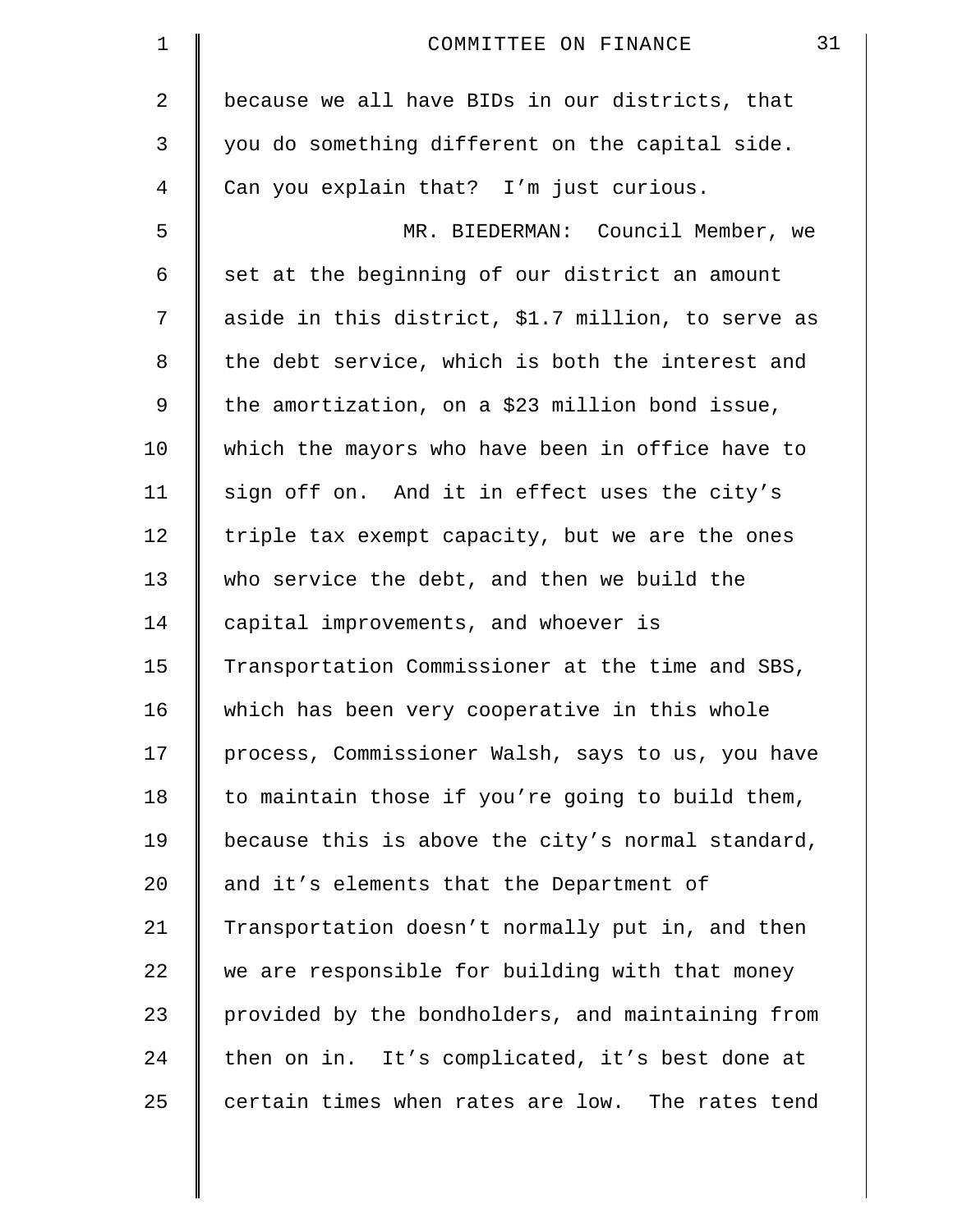| $\mathbf 1$ | 32<br>COMMITTEE ON FINANCE                         |
|-------------|----------------------------------------------------|
| 2           | to be a little higher than the city's, 4.5% or so, |
| 3           | our rating is good, I think it's AA, the most      |
| 4           | recent issue, and it's a way for BIDs to help the  |
| 5           | city out so that the funds that otherwise would be |
| 6           | used to improve the capital plant in our district  |
| 7           | could be used elsewhere. I believe Lincoln Square  |
| 8           | is in your district. They haven't thought of       |
| 9           | that, because the budget isn't large, but          |
| 10          | potentially there are several other districts in   |
| 11          | Manhattan can do it. I think that Downtown         |
| 12          | Alliance has considered it and has never done it.  |
| 13          | It's been rarely done elsewhere in the United      |
| 14          | States.                                            |
| 15          | COUNCIL MEMBER BREWER: So you're                   |
| 16          | the one, sort of the model, on this topic then.    |
| 17          | MR. BIEDERMAN: Yeah, and by the                    |
| 18          | way, it took me two or three years to figure it    |
| 19          | out. I made many mistakes along the way, and many  |
| 20          | dead ends. And with the help of the firms that     |
| 21          | issued the debt and bond counsel we figured it     |
| 22          | out, but the difficult thing, in case any of your  |
| 23          | districts have an interest in that, is that you    |
| 24          | have to, when you set the district budget          |
| 25          | initially, have an adequate capacity to service    |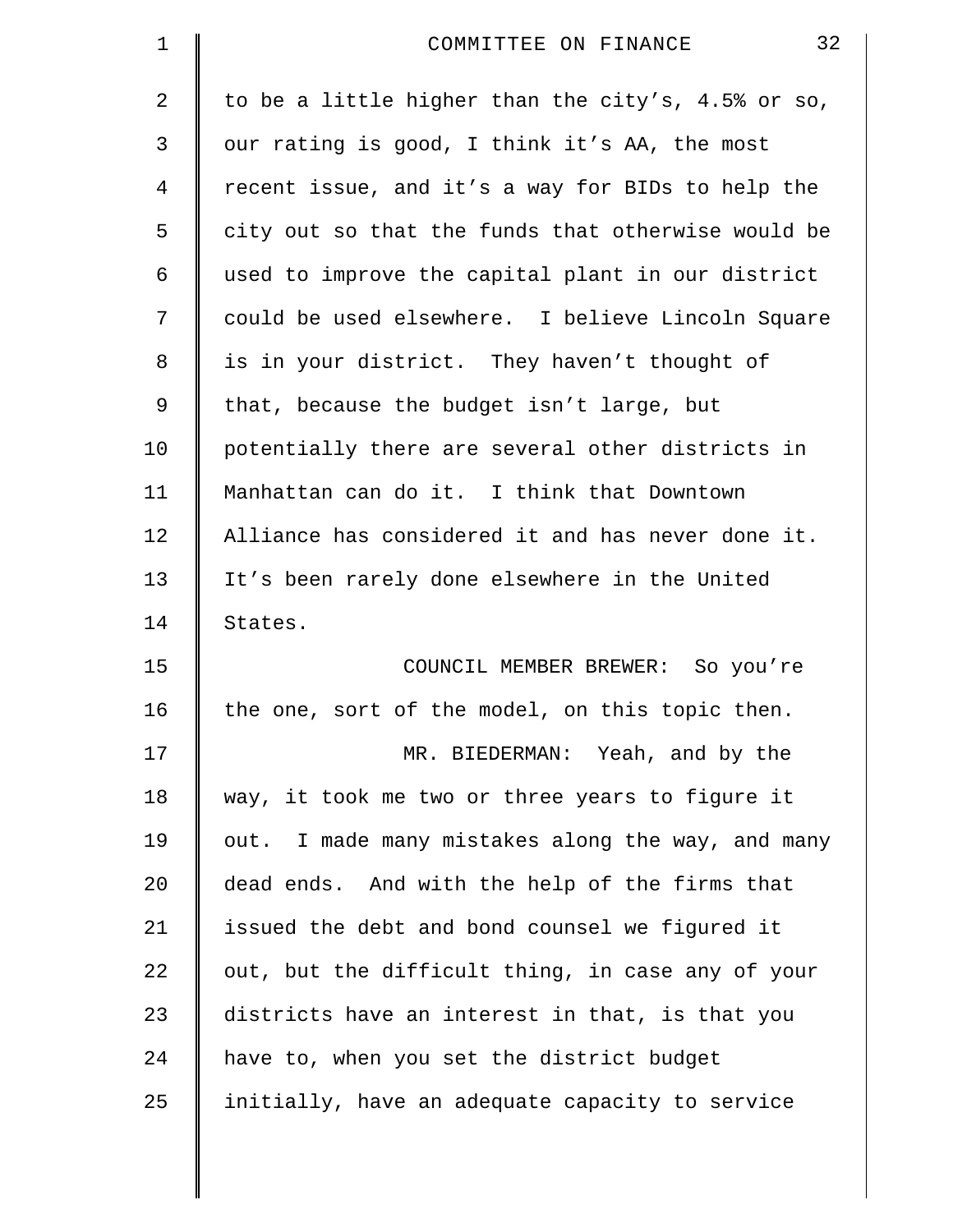| $\mathbf 1$    | 33<br>COMMITTEE ON FINANCE                         |
|----------------|----------------------------------------------------|
| $\overline{2}$ | the debt, and most of the smaller districts would  |
| 3              | have trouble with it. But districts above a        |
| $\overline{4}$ | million dollars a year could potentially use the   |
| 5              | same technique and the city is well aware of it,   |
| 6              | Mark Page is still budget director, I believe.     |
| 7              | Mark is sophisticated and understands the whole    |
| 8              | thing. I know he's a very good negotiator also,    |
| 9              | by the way. Making a compliment, but behind the    |
| 10             | scenes I'm annoyed because he's such a good        |
| 11             | negotiator, so it turned out it was on our back,   |
| 12             | and the district members, you can hear all         |
| 13             | enlightened about the role of capital improvements |
| 14             | in helping their buildings. They were happy, to    |
| 15             | deal with the next speaker, I think he may be the  |
| 16             | last, Gaston Silva of Vornado can give you some    |
| 17             | impression of what it's meant to their buildings.  |
| 18             | COUNCIL MEMBER BREWER: Thank you.                  |
| 19             | CHAIRPERSON RECCHIA, JR: I just                    |
| 20             | want to state that if you thought Mark Page is a   |
| 21             | good negotiator, you never met Preston Niblack.    |
| 22             | Council Member Cabrera.                            |
| 23             | COUNCIL MEMBER CABRERA: Thank you                  |
| 24             | so much. Mr. Chair, I'm just curious to know as    |
| 25             | to how many minority-owned businesses you have in  |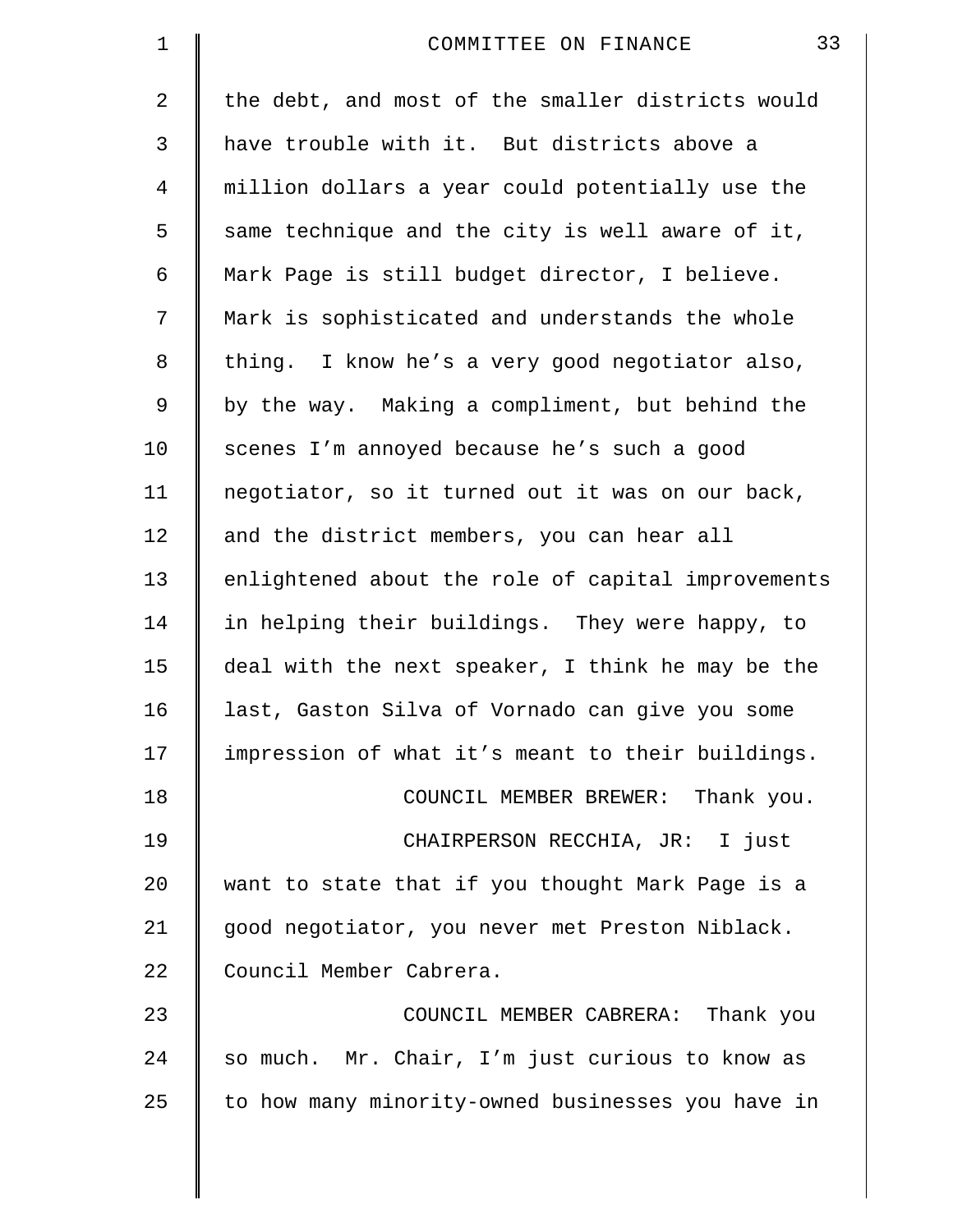| $\mathbf 1$    | 34<br>COMMITTEE ON FINANCE                         |
|----------------|----------------------------------------------------|
| $\overline{a}$ | your partnership.                                  |
| 3              | MR. BIEDERMAN: We've  Council                      |
| 4              | Member, we've never really done a scientific       |
| 5              | survey, but let me  Dan Pisark is our head of      |
| 6              | retail, and he's frequently telling me the people  |
| 7              | he's interacting with. Of the 700 stores, I would  |
| 8              | bet that in the range of 100 to 150 are minority-  |
| 9              | owned, depending on how you define minority.       |
| 10             | There are large numbers of foreign owners of the   |
| 11             | retail stores in our districts still, even though  |
| 12             | the common myth is that the whole district has     |
| 13             | gone national, the fact is most of the stores in   |
| 14             | the district are not nationals if you walk through |
| 15             | and kind of tote it up in your head. And a lot of  |
| 16             | the original store owners are there and we try to  |
| 17             | help them, but it's kind of interesting, we might  |
| 18             | do a study now that you've asked. We've never      |
| 19             | really broken it down along those lines, but there |
| 20             | a fair number.                                     |
| 21             | COUNCIL MEMBER CABRERA: That would                 |
| 22             | be great if we could have the demographics, that   |
| 23             | would be really helpful.                           |
| 24             | MR. BIEDERMAN: Okay, great. And                    |
| 25             | then I didn't talk about the office tenants, it's  |
|                |                                                    |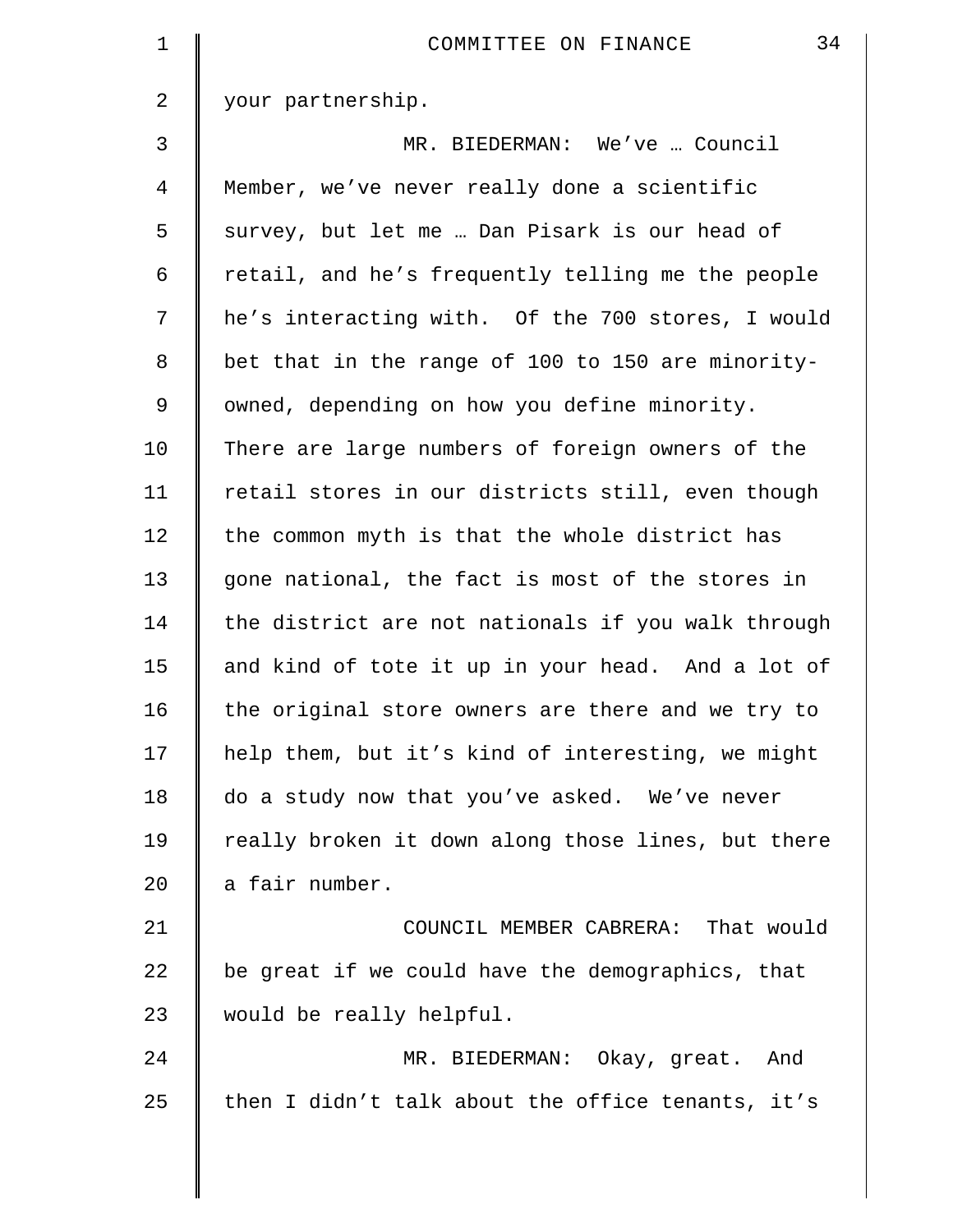| $\mathbf 1$    | 35<br>COMMITTEE ON FINANCE                         |
|----------------|----------------------------------------------------|
| $\overline{2}$ | very hard to tell on those, because we don't       |
| 3              | there are four or five thousand office tenants who |
| 4              | are businesses, some of them not based in New      |
| 5              | York. So that would be harder, but I will          |
| 6              | endeavor to get you something on retail. I may be  |
| 7              | completely off in my guess, but Dan Pisark will be |
| 8              | in touch with you.                                 |
| 9              | COUNCIL MEMBER CABRERA: Okay,                      |
| 10             | thank you so much.                                 |
| 11             | MR. BIEDERMAN: Sure.                               |
| 12             | CHAIRPERSON RECCHIA, JR: Okay, Mr.                 |
| 13             | Biederman, you said that someone was going to      |
| 14             | testify?                                           |
| 15             | MR. BIEDERMAN: Yes.                                |
| 16             | CHAIRPERSON RECCHIA, JR: The next                  |
| 17             | person we have is Tasha Rivers.                    |
| 18             | MR. BIEDERMAN: Is Ms. Rivers here?                 |
| 19             | I didn't see her. Okay, there she is.              |
| 20             | CHAIRPERSON RECCHIA, JR: Okay, is                  |
| 21             | that you were talking about?                       |
| 22             | MR. BIEDERMAN: Well, also Gaston                   |
| 23             | Silva from Vornado is here, but he may not have    |
| 24             | filled out a form.                                 |
| 25             | CHAIRPERSON RECCHIA, JR: Do you                    |
|                |                                                    |
|                |                                                    |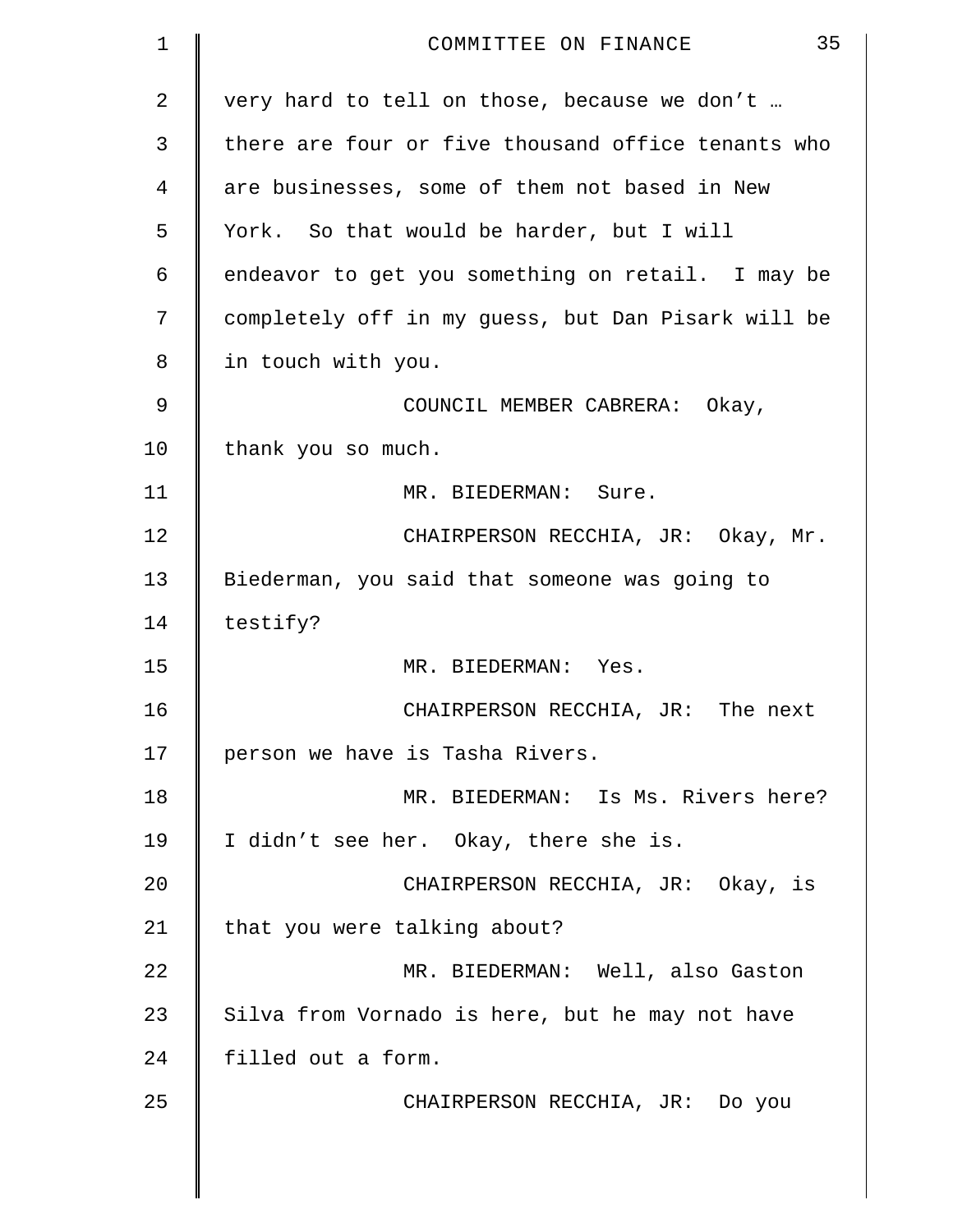| $\mathbf 1$    | 36<br>COMMITTEE ON FINANCE                         |
|----------------|----------------------------------------------------|
| $\overline{2}$ | want to testify? You have to fill out a form.      |
| 3              | Jerry, give him a form, please. Okay, thank you,   |
| 4              | all three gentlemen. Tasha Rivers and Vornado.     |
| 5              | And I'd like to recognize Darlene Mealy, and       |
| 6              | before we hear testimony, give Darlene Mealy the   |
| 7              | opportunity to vote. Council Member Mealy?         |
| 8              | COUNCIL MEMBER MEALY: I vote aye.                  |
| 9              | CHAIRPERSON RECCHIA, JR: I want to                 |
| 10             | just congratulate Ms. Mealy on her new victory,    |
| 11             | our new district leader in Brooklyn,               |
| 12             | congratulations.                                   |
| 13             | COUNCIL MEMBER MEALY: Thank you.                   |
| 14             | CHAIRPERSON RECCHIA, JR: And Ms.                   |
| 15             | Council, which is in Queens. All right, we've      |
| 16             | been joined by our chief of staff, Ramon Martinez. |
| 17             | Okay.                                              |
| 18             | MS. TURNBULL: And Gaston Silva.                    |
| 19             | CHAIRPERSON RECCHIA, JR: Okay.                     |
| 20             | Ms. Rivers?                                        |
| 21             | MS. RIVERS: Good morning. Just a                   |
| 22             | minor change. My name is Iyasha, that's an 'I'.    |
| 23             | CHAIRPERSON RECCHIA, JR: Sorry,                    |
| 24             | sorry I apologize, I thought it was a 'T'.         |
| 25             | MS. RIVERS: It's no problem, I've                  |
|                |                                                    |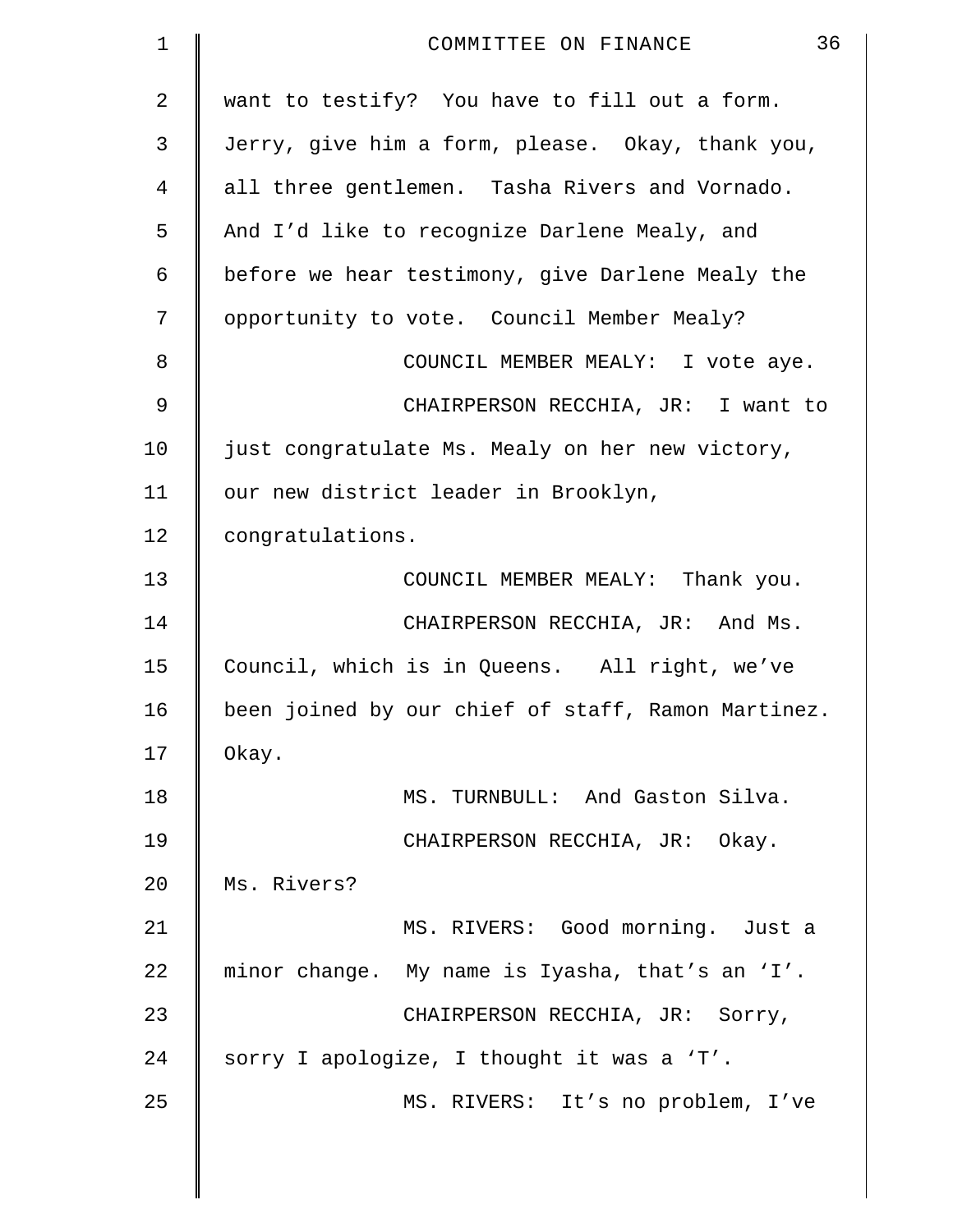| 1              | 37<br>COMMITTEE ON FINANCE                                    |
|----------------|---------------------------------------------------------------|
| 2              | heard it all.                                                 |
| 3              | CHAIRPERSON RECCHIA, JR: Thank                                |
| $\overline{4}$ | you.                                                          |
| 5              | MS. RIVERS: I am an executive                                 |
| 6              | director for Macy's and as you've already heard,              |
| 7              | there's a plethora of support for the 34 <sup>th</sup> Street |
| 8              | Partnership and their services. And we've been a              |
| $\mathsf 9$    | recipient of those services since 1992, January of            |
| 10             | 1992. The façade work, the planters, the trees,               |
| 11             | the cleanup, the maintenance of the taxi stands               |
| 12             | are all things that we really have benefited                  |
| 13             | exponentially from, in terms of our customers                 |
| 14             | coming into the store and just feeling comfortable            |
| 15             | in the area and the space. I have to say that                 |
| 16             | specifically recently with the addition of the                |
| 17             | Herald Square Broadway-side seating area, we've               |
| 18             | gotten so many compliments from that addition                 |
| 19             | alone, and I specifically personally have gone out            |
| 20             | and have entertained clients out there with the               |
| 21             | backdrop of Macy's, it just really is                         |
| 22             | extraordinary. So this has been a fantastic                   |
| 23             | partnership, we absolutely support additional                 |
| 24             | services that they can provide for its members,               |
| 25             | and I thank you for your time in terms of hearing             |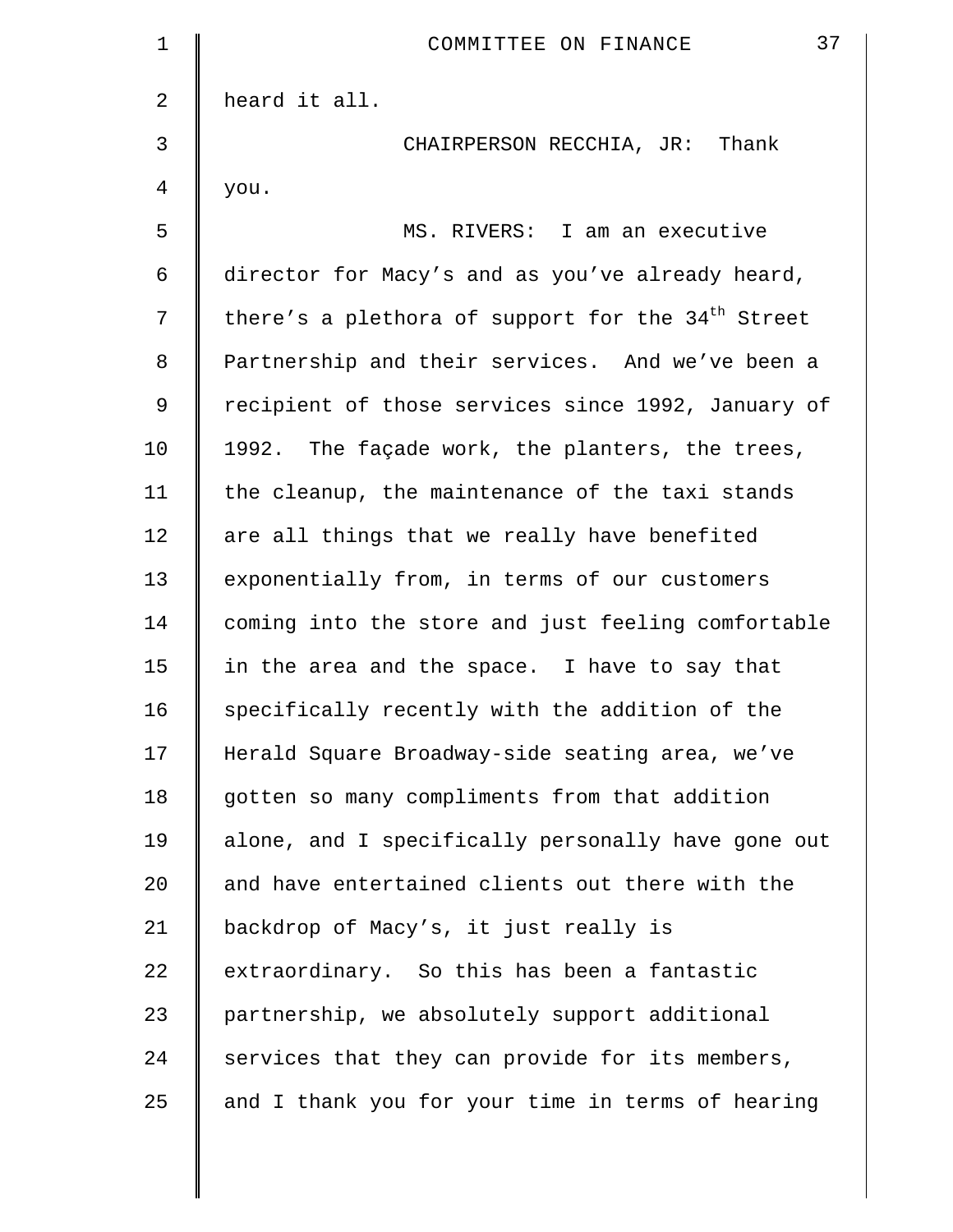| 1  | 38<br>COMMITTEE ON FINANCE                         |
|----|----------------------------------------------------|
| 2  | us out.                                            |
| 3  | CHAIRPERSON RECCHIA, JR: Thank you                 |
| 4  | very much. Before we hear from the next speaker,   |
| 5  | I would like to give Council Member Lew Fidler and |
| 6  | Council Member Al Vann the opportunity to vote.    |
| 7  | Council Member Al Vann.                            |
| 8  | COUNCIL MEMBER VANN: Aye.                          |
| 9  | CHAIRPERSON RECCHIA, JR: And                       |
| 10 | Council Member Fidler?                             |
| 11 | COUNCIL MEMBER FIDLER: Yes.                        |
| 12 | CHAIRPERSON RECCHIA, JR: Okay,                     |
| 13 | Iyasha, thank you for coming. I have a question.   |
| 14 | MS. RIVERS: Sure.                                  |
| 15 | CHAIRPERSON RECCHIA, JR: With the                  |
| 16 | new pedestrian mall out there, you had to          |
| 17 | rearrange the whole parade.                        |
| 18 | MS. RIVERS: Yes we have, that's                    |
| 19 | another conversation.                              |
| 20 | CHAIRPERSON RECCHIA, JR: That's                    |
| 21 | another conversation for another day. I just want  |
| 22 | you to know, I used to be in that parade.          |
| 23 | MS. RIVERS: Oh, you were?                          |
| 24 | CHAIRPERSON RECCHIA, JR: Four                      |
| 25 | years in a row.                                    |
|    |                                                    |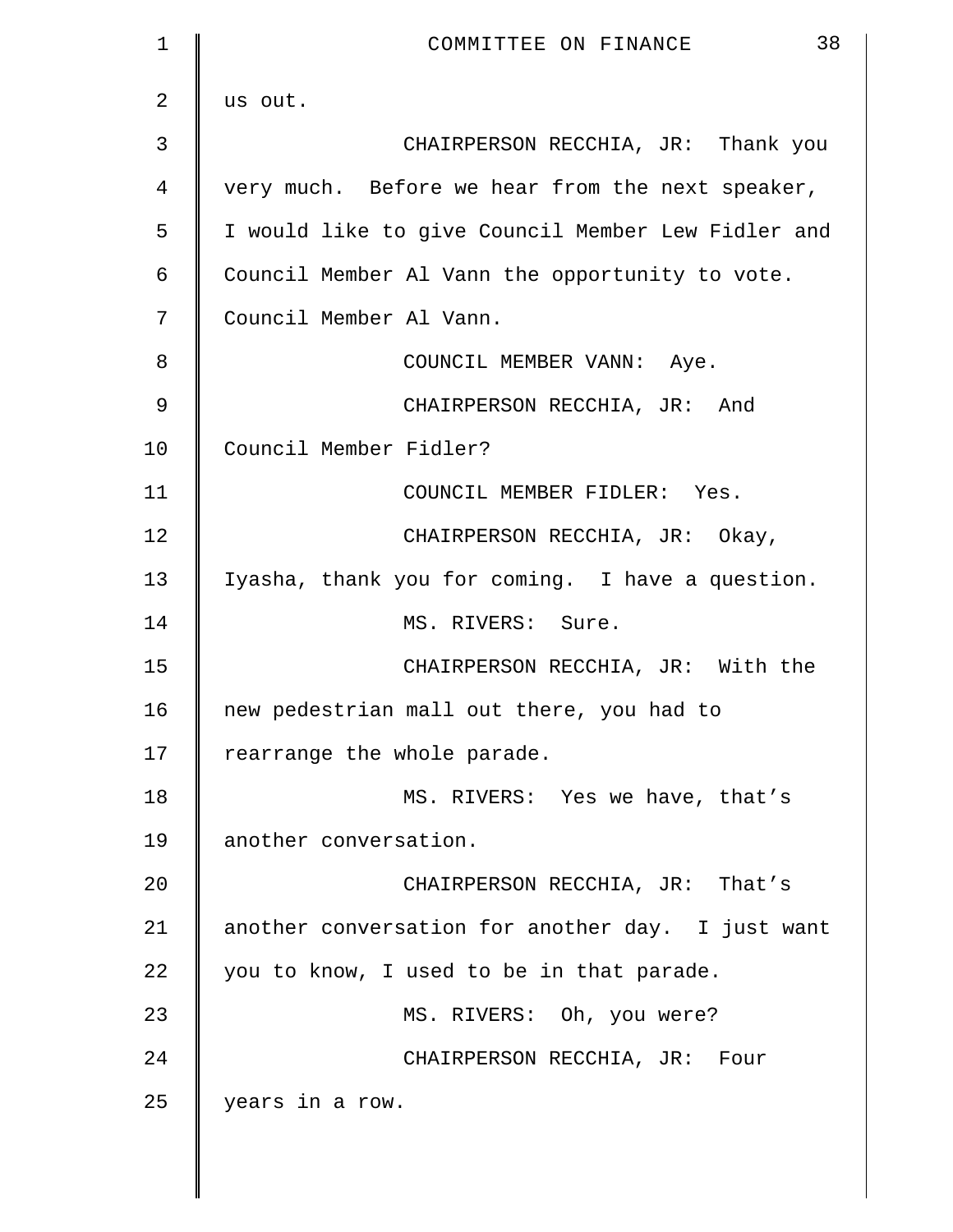| $\mathbf 1$ | 39<br>COMMITTEE ON FINANCE                                   |
|-------------|--------------------------------------------------------------|
| 2           | MS. RIVERS: As a volunteer?                                  |
| 3           | CHAIRPERSON RECCHIA, JR: Four                                |
| 4           | years in a row.                                              |
| 5           | MS. RIVERS: Everyone has a Macy's                            |
| 6           | story.                                                       |
| 7           | CHAIRPERSON RECCHIA, JR: We should                           |
| 8           | talk about that.                                             |
| 9           | MS. RIVERS: Please.                                          |
| 10          | CHAIRPERSON RECCHIA, JR: But                                 |
| 11          | that's another topic. Okay. Say your name for                |
| 12          | the record and where you're from.                            |
| 13          | MR. SILVA: Good morning, Mr.                                 |
| 14          | Chairman, Council members, thank you for allowing            |
| 15          | me to speak. My name is Gaston Silva, I'm the                |
| 16          | Chief Operating Officer of the New York Office               |
| 17          | Division of Vornado Realty Trust. Vornado Realty             |
| 18          | Trust is the single largest owner and operator of            |
| 19          | real estate in the 34 <sup>th</sup> Street Partnership area. |
| 20          | We own almost 22 million square feet of office               |
| 21          | space in Manhattan, so we actually interact with             |
| 22          | many other business improvement districts in                 |
| 23          | Manhattan. Our district is one of the most                   |
| 24          | congested parts of the city, as you know. Penn               |
| 25          | Station is the biggest train station in the United           |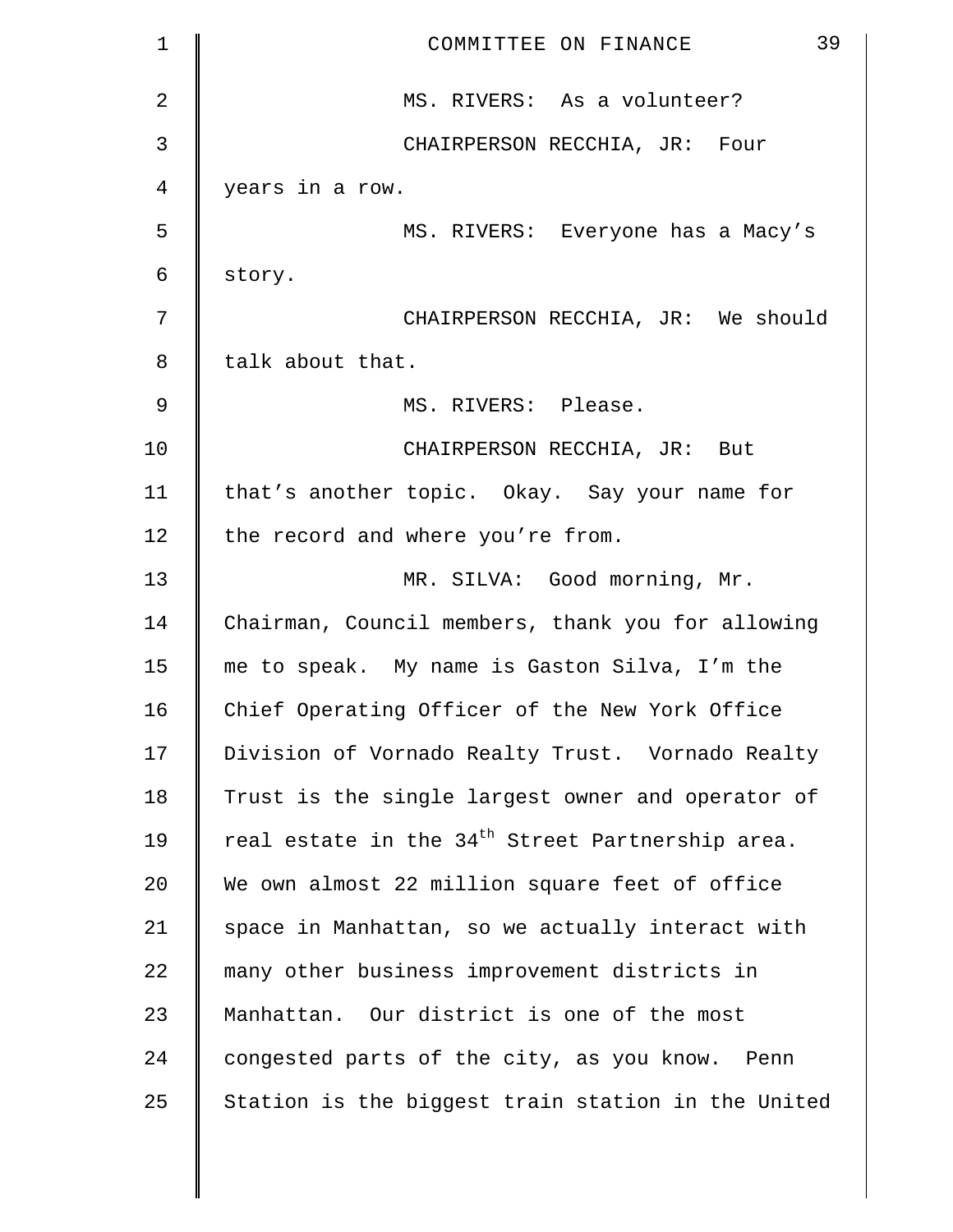| $\mathbf 1$ | 40<br>COMMITTEE ON FINANCE                         |
|-------------|----------------------------------------------------|
| 2           | States, I've been told that it's the fourth        |
| 3           | largest train station in the world. We obviously   |
| 4           | have Macy's, we have Madison Square Garden, it     |
| 5           | results in an awful lot of people on the streets   |
| 6           | every single day, which is a wonderful thing. But  |
| 7           | that puts a lot of pressure on the infrastructure, |
| 8           | on the streetscapes, on our sidewalks. And for us  |
| $\mathsf 9$ | it's unthinkable what life would be like without   |
| 10          | the Partnership and without their capital          |
| 11          | improvements. The single easiest thing to look at  |
| 12          | and to determine how useful and effective the      |
| 13          | capital improvement projects that they conduct     |
| 14          | would be to look at Herald and Greeley Squares and |
| 15          | the transformation that they've accomplished there |
| 16          | over the past three or four years. Literally,      |
| 17          | it's night and day. I'm going to cut this short    |
| 18          | by saying we are totally in support of what we're  |
| 19          | doing here today. We thank you for your support,   |
| 20          | thank you very much for allowing me to testify.    |
| 21          | CHAIRPERSON RECCHIA, JR: Thank you                 |
| 22          | very much. I'd like to, before I give Ms. Brewer   |
| 23          | the opportunity to ask some questions, I would     |
| 24          | like to recognize Council Member Joel Rivera and   |
| 25          | give him the opportunity to vote.                  |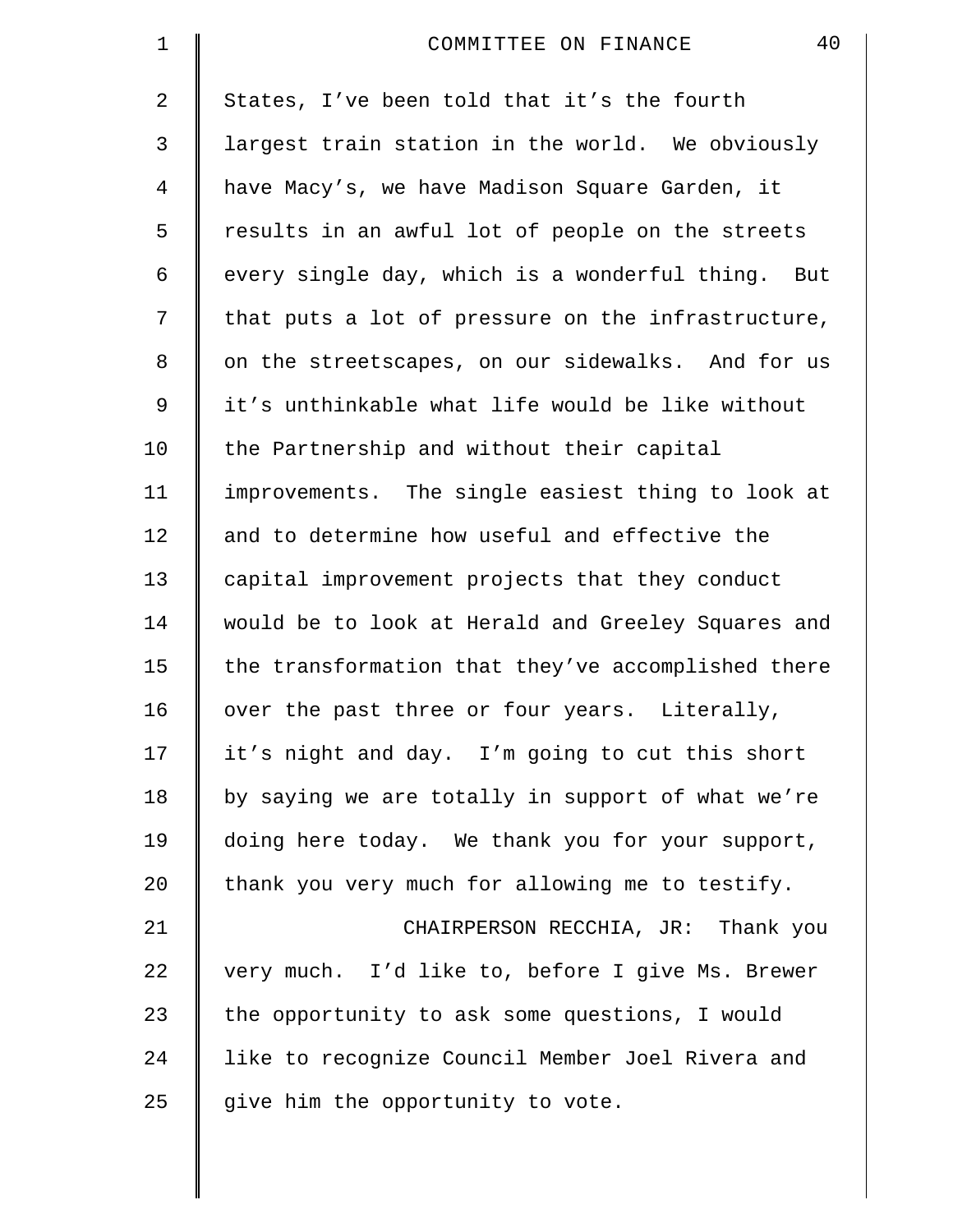| 1              | 41<br>COMMITTEE ON FINANCE                         |
|----------------|----------------------------------------------------|
| $\overline{a}$ | COUNCIL MEMBER RIVERA: Thank you                   |
| 3              | very much, Mr. Chairman. I vote aye on all items   |
| 4              | on today's agenda.                                 |
| 5              | CHAIRPERSON RECCHIA, JR: Thank you                 |
| 6              | very much, Mr. Rivera. Is Mr. Comrie here? We      |
| 7              | recognize that we've been joined by Council Member |
| 8              | Leroy Comrie from Queens, and we're going to give  |
| 9              | him the opportunity to vote.                       |
| 10             | COUNCIL MEMBER COMRIE, JR: Aye on                  |
| 11             | all.                                               |
| 12             | CHAIRPERSON RECCHIA, JR: Thank                     |
| 13             | you, Council Member. We recognize Council Member   |
| 14             | Gale Brewer.                                       |
| 15             | COUNCIL MEMBER BREWER: Thank you,                  |
| 16             | there's always much debate about the open spaces.  |
| 17             | I support them, many of my colleagues do not. So   |
| 18             | my question is, when they were put into in terms   |
| 19             | of taking some streetscapes, you do find them, as  |
| 20             | a New Yorker, not a tourist, helpful in terms of   |
| 21             | colleagues and places to meet, and you actually    |
| 22             | use them?                                          |
| 23             | MS. RIVERS: Oh yes, absolutely.                    |
| 24             | COUNCIL MEMBER BREWER: Well, give                  |
| 25             | me some examples.                                  |
|                |                                                    |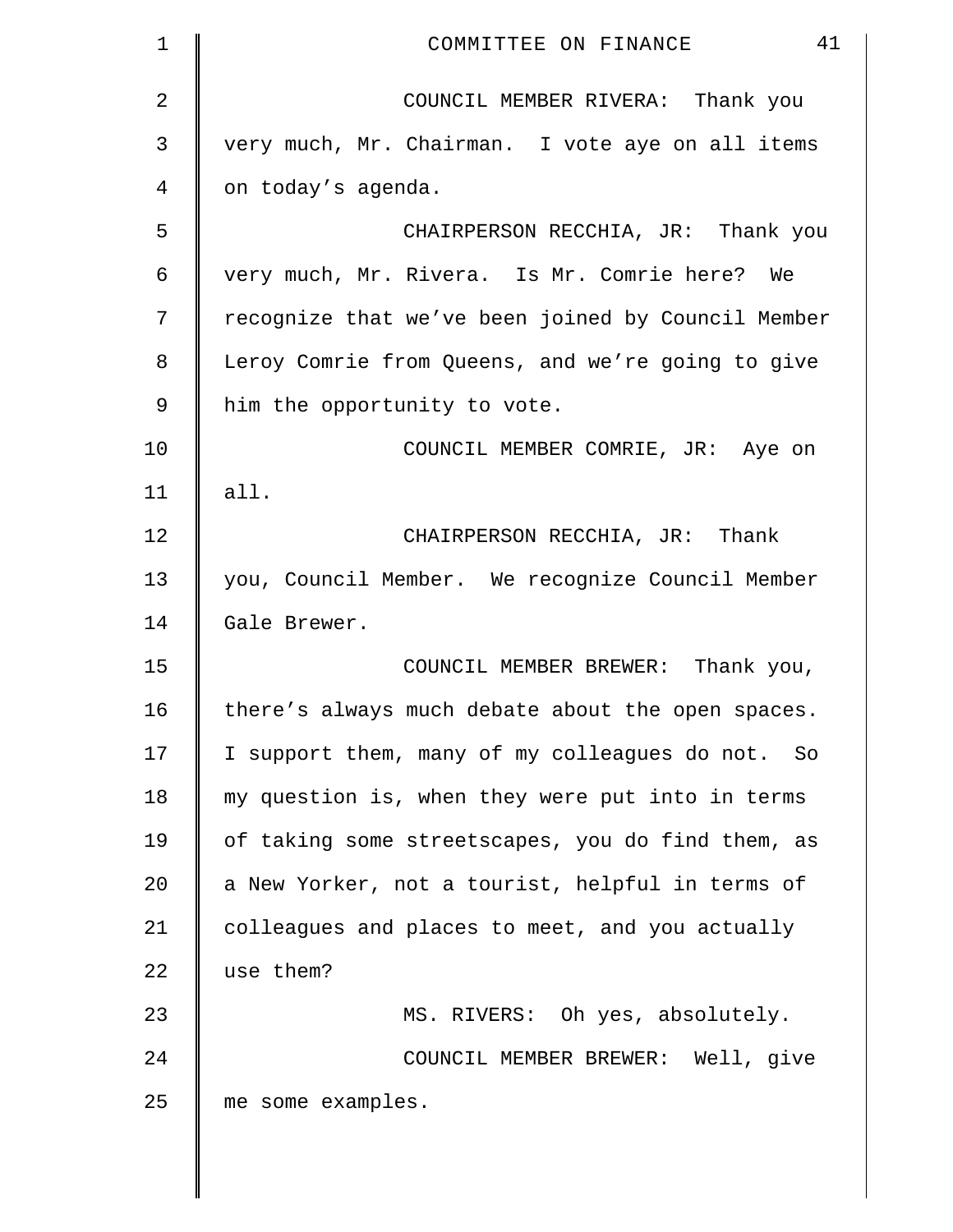| $\mathbf 1$    | 42<br>COMMITTEE ON FINANCE                         |
|----------------|----------------------------------------------------|
| $\overline{a}$ | MS. RIVERS: I recently had a                       |
| 3              | meeting with some people from the Apollo Theater,  |
| $\overline{4}$ | and we were looking for, you know, a lovely space  |
| 5              | to sit after having lunch, and we just walk around |
| 6              | the corner and had a seat and talked and it was    |
| 7              | very comfortable, and entertained by some of the   |
| 8              | things that were going around. Again, we had the   |
| 9              | fantastic backdrop of Macy's, so it really does    |
| 10             | work out. And really, the area is very vibrant,    |
| 11             | it's clean, it's pleasant to be in, and I have to  |
| 12             | say that it's quite enjoyable. As a New Yorker,    |
| 13             | you know, I can't speak as a tourist, but I know   |
| 14             | that a lot of people do frequent the area, and we  |
| 15             | benefit from them coming into the store            |
| 16             | afterwards.                                        |
| 17             | COUNCIL MEMBER BREWER: Thank you                   |
| 18             | very much, you made my day.                        |
| 19             | CHAIRPERSON RECCHIA, JR: Thank                     |
| 20             | you. Does any other Council member have a          |
| 21             | question they would like to ask? Is there anyone   |
| 22             | else that would like to speak on these, on any of  |
| 23             | these topics here today? Since we have no one      |
| 24             | else, I want to thank you all for coming, and I    |
| 25             | want to thank everyone else for coming, this       |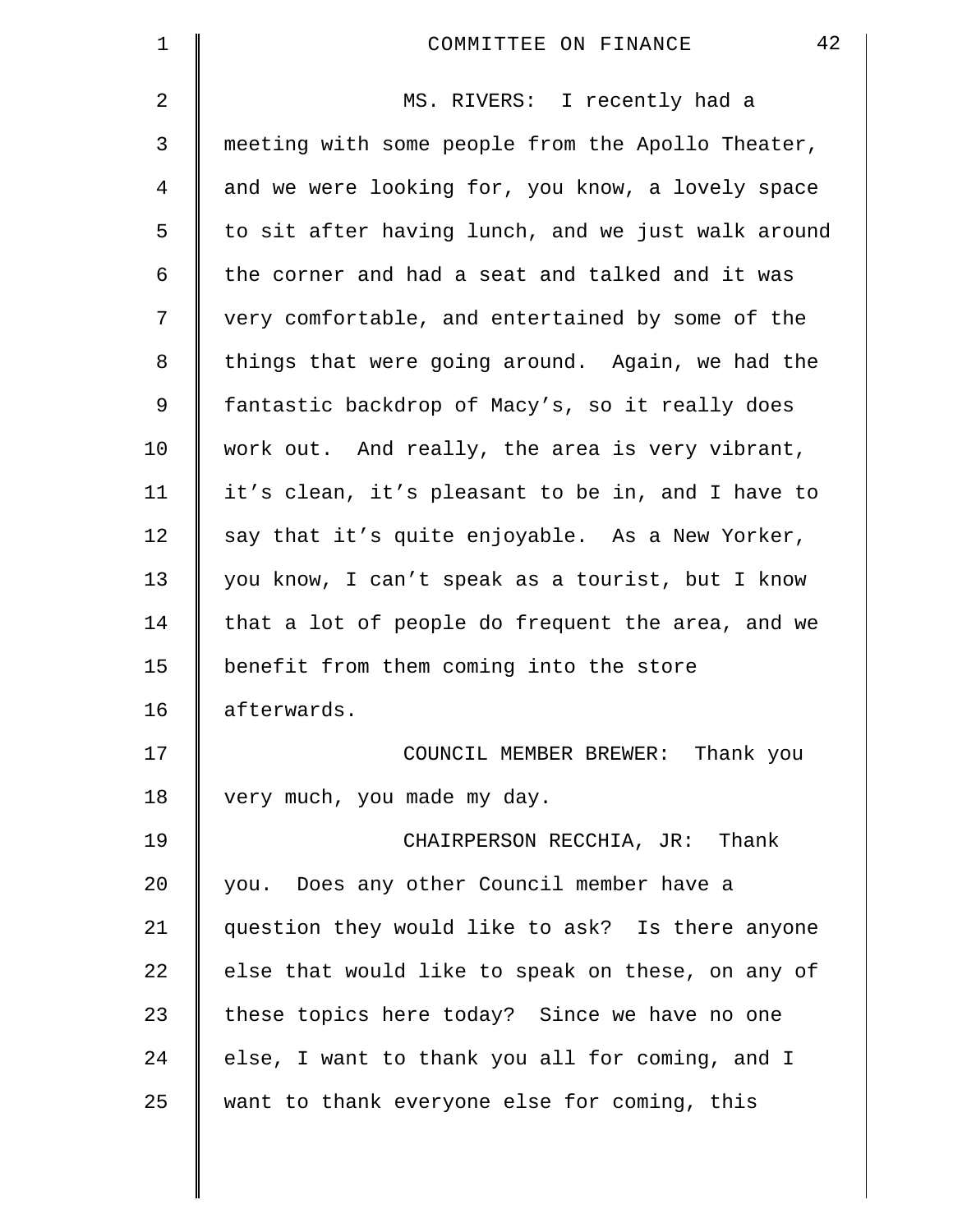| $\mathbf 1$    | 43<br>COMMITTEE ON FINANCE                      |
|----------------|-------------------------------------------------|
| $\overline{2}$ | meeting is now adjourned  hold on. Do the final |
| $\mathsf{3}$   | roll call.                                      |
| $\overline{4}$ | MR. MARTIN: The final vote on the               |
| 5              | Committee on Finance is 17 in the affirmative,  |
| 6              | zero in the negative and no abstentions.        |
| 7              | CHAIRPERSON RECCHIA, JR: Thank you              |
| 8              | very much, the meeting is adjourned.            |
| 9              |                                                 |
|                |                                                 |
|                |                                                 |
|                |                                                 |
|                |                                                 |
|                |                                                 |
|                |                                                 |
|                |                                                 |
|                |                                                 |
|                |                                                 |
|                |                                                 |
|                |                                                 |
|                |                                                 |
|                |                                                 |
|                |                                                 |
|                |                                                 |
|                |                                                 |
|                |                                                 |
|                |                                                 |